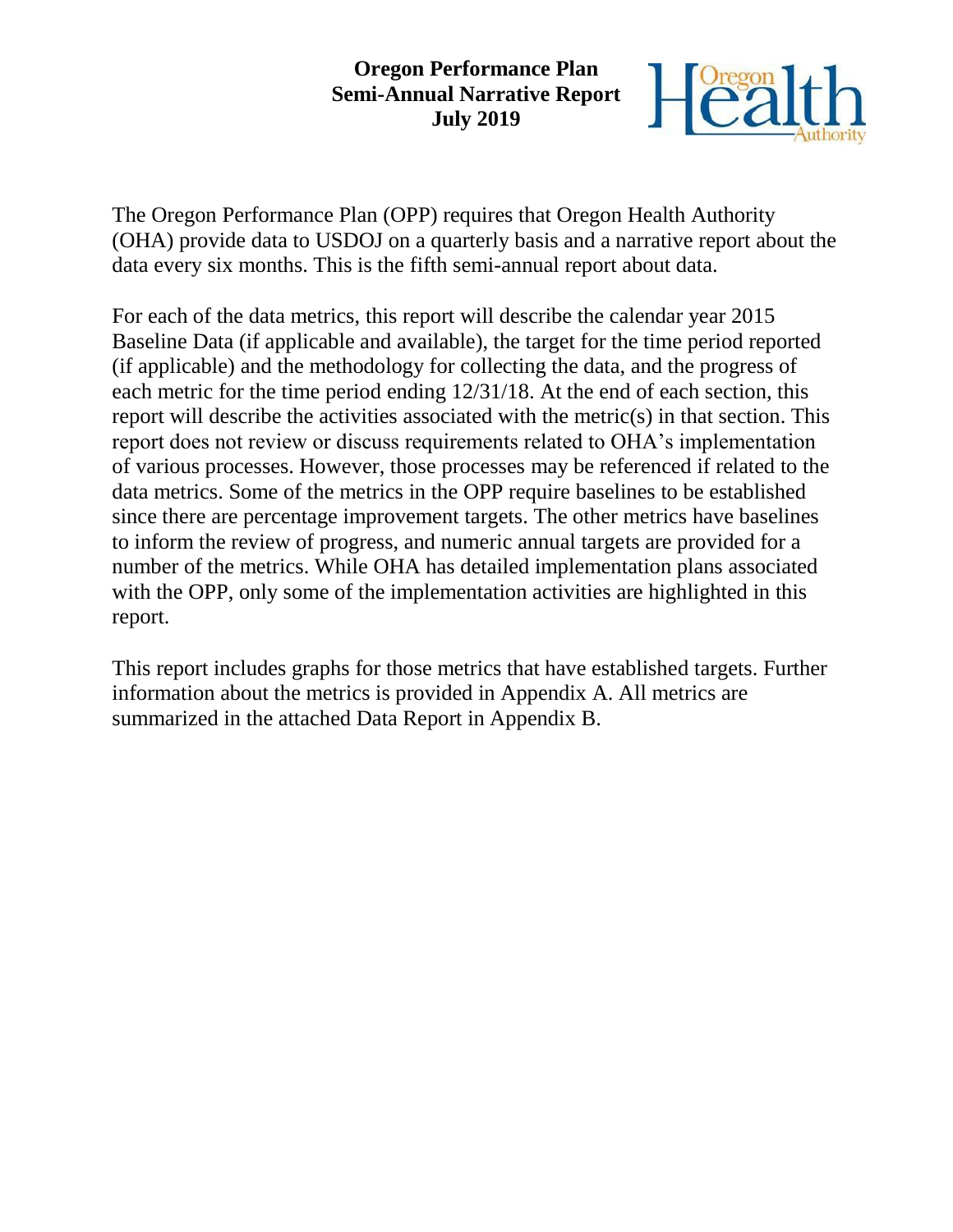# **Assertive Community Treatment (ACT)**

# *#1 (a-b) Number Served with ACT*



# Baseline (Calendar Year 2015)

As of the end of calendar year 2015, 815 individuals were being served by ACT.

# Comments on Methodology

The data regarding ACT services is received via quarterly reports from providers, via the Oregon Center of Excellence for ACT (OCEACT). OHA will identify the number of individuals served at the end of each fiscal year to determine if the performance outcome has been achieved.

# Comment on Progress

Pursuant to the OPP, OHA will increase the number of individuals with SPMI served by ACT teams. OHA will provide ACT services to everyone who is referred to and eligible for ACT and will meet a metric so that 2,000 individuals will be served by the end of fiscal year two (June 30, 2018). As of 12/31/18, a total of 1,297 individuals were being served by ACT, an increase of 59% over the baseline year, but short of the year two target by 703. Growth in ACT numbers has increased slowly over the last four quarters.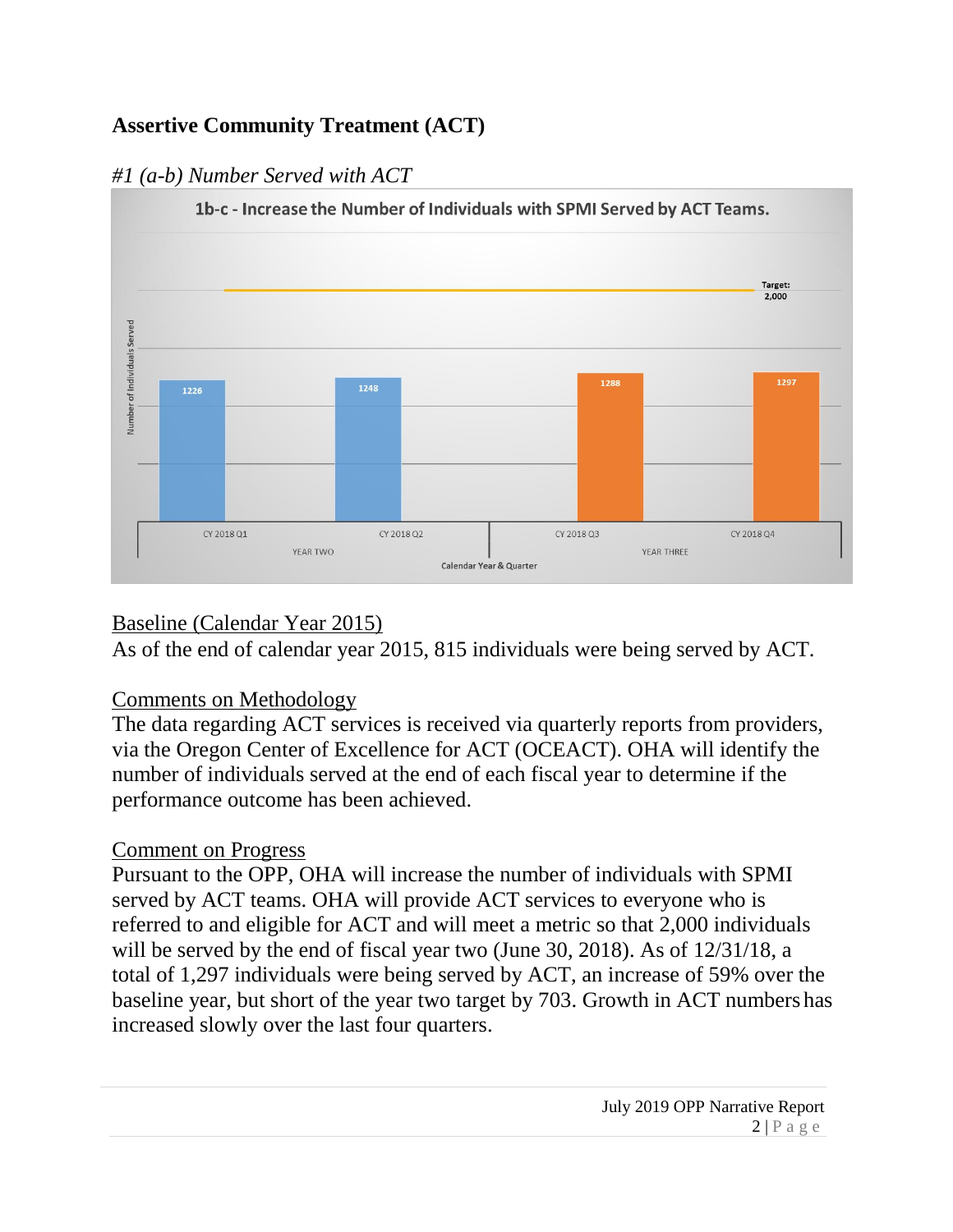Activities Associated with Metric

OHA's 2019 – 2020 budget includes \$4 million to expand ACT. OHA will work with CCOs to identify and target areas in need of expanded ACT capacity. OHA has discovered that some CCOs are diverting some individuals referred from ACT to Intensive Case Management (ICM). Since the person is denied ACT a Notice of Adverse Benefit Determination should be issued and this has not been happening. OHA has informed those CCOs that they should issue a Notice when diverting someone from ACT and inform them that ICM is not equivalent to ACT. There has also been some confusion among providers, and they have not billed for ACT when the individual is on open card Medicaid, even though the individual is receiving ACT. Some providers do not have contracts to bill for open card Medicaid members. OHA will provide technical assistance to providers regarding this issue.

OHA has met with the three metro area counties which are all part of the CCO HealthShare. Corrective action plans have been developed to expand ACT. OHA will be monitoring the implementation of these plans.

OHA has identified other issues among various CCOs regarding the delivery of ACT. Some include the expense of ACT and concern about housing and strategies to meet ACT needs. Together with OCEACT OHA is providing technical assistance which includes connecting providers with providers in other areas regarding how they have met some of these challenges.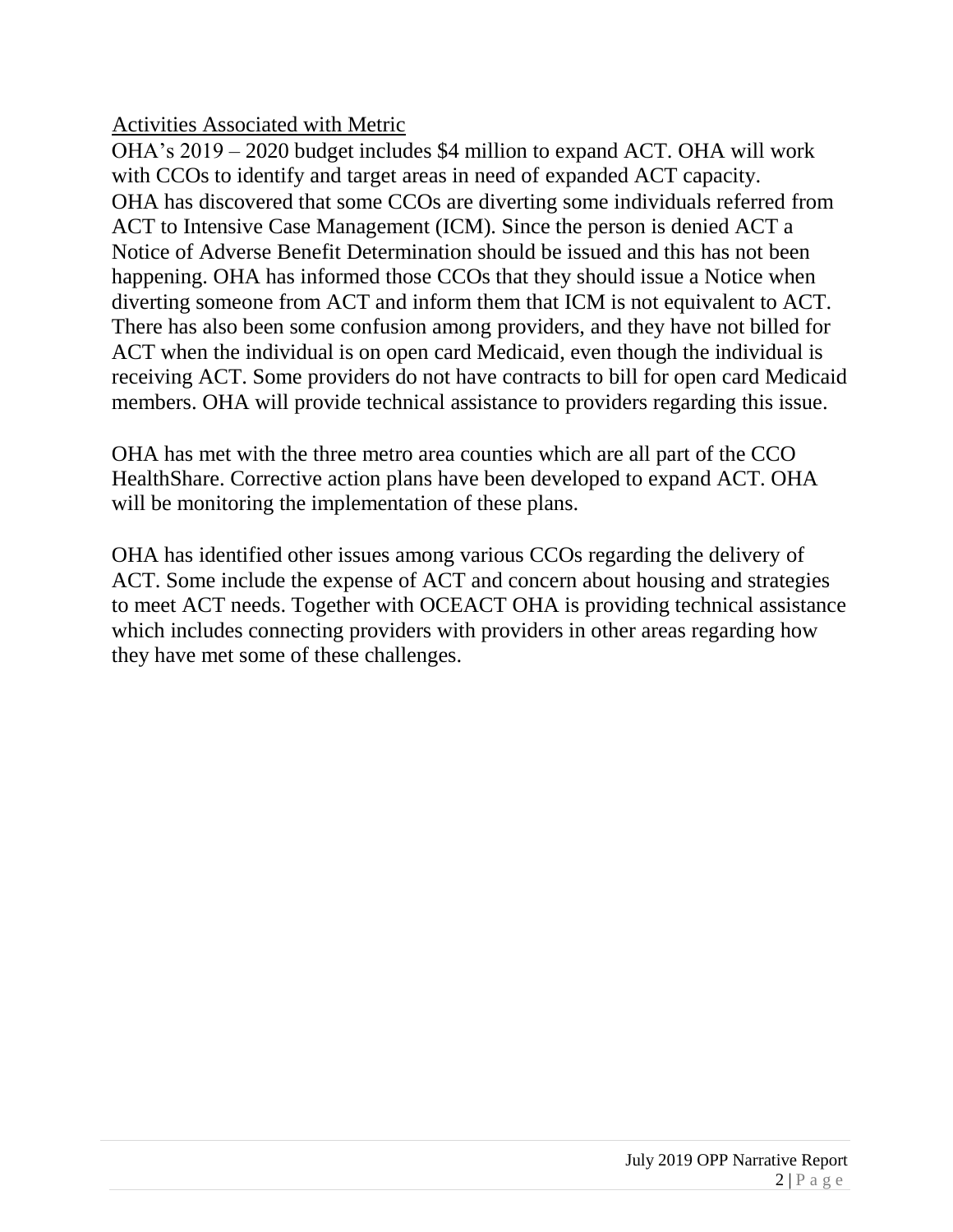# **Crisis Services**



## *#7 (a-b) Number Served with Mobile Crisis*

# Baseline (Calendar Year 2015)

As of the end of calendar year 2015, a total of 3,150 individuals received mobile crisis services.

# Comments on Methodology

OHA captured mobile crisis services through 3/31/18/, utilizing the Measures and Outcomes Tracking System (MOTS). Beginning 4/1/18, OHA is collecting data for mobile crisis via a quarterly reporting template. This allows for tracking response times and dispositions. This also ensures OHA is counting only the data for mobile crisis responses that occur in the community and not in Emergency Departments (ED) or other settings not considered to be a mobile response. The number of individuals receiving these services in both methodologies is unduplicated. For instance, if the same individual received mobile crisis services multiple times through the year, they are still only counted as one. The metric for individuals receiving mobile crisis services is based on a rolling 12-month period, whereas the response times and dispositions are reported quarterly and counts incidence of mobile crisis events.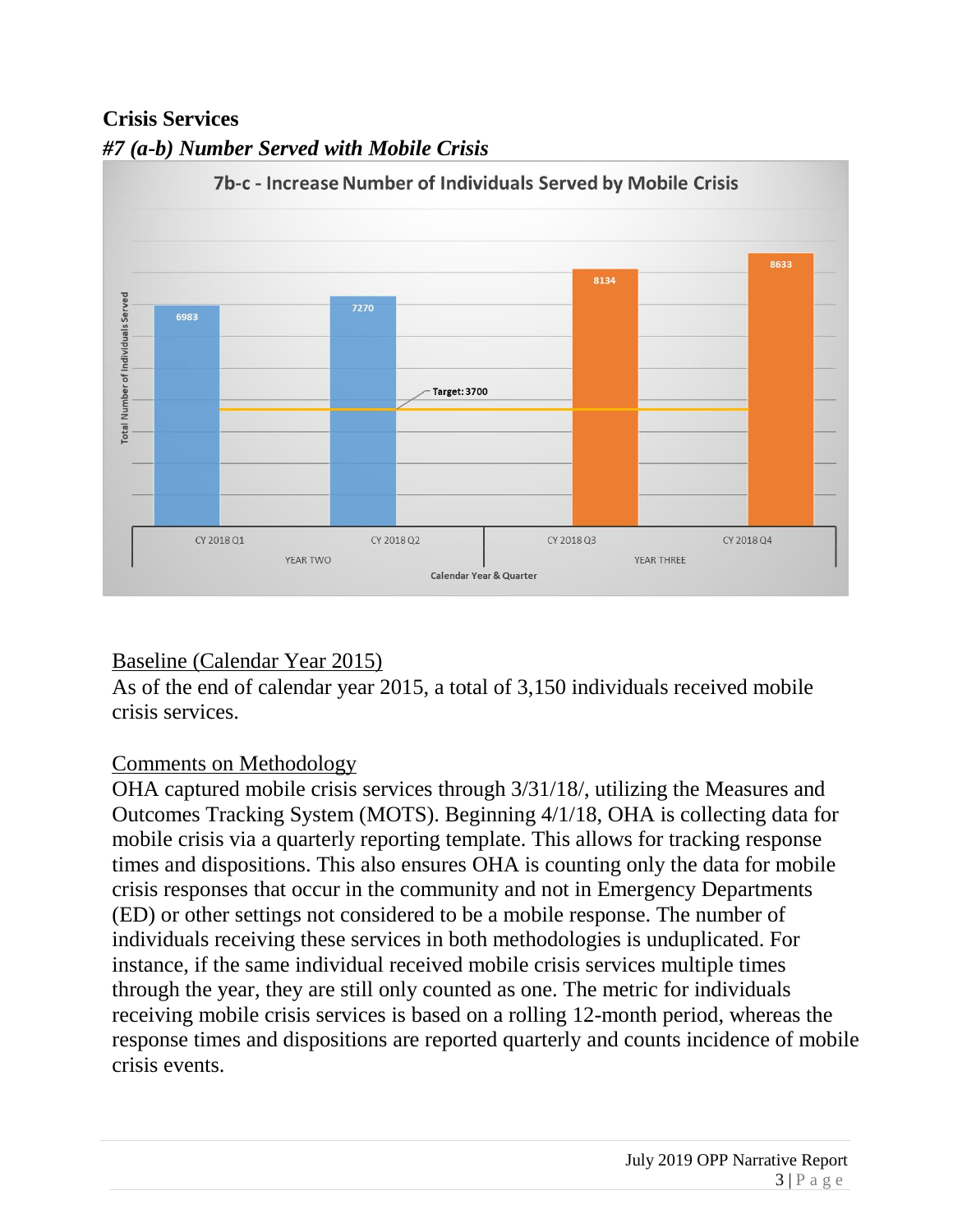#### Comment on Progress

Pursuant to the OPP, OHA will increase the number of individuals served with mobile crisis services, so that during fiscal year two (July l, 2017 to June 30, 2018), 3,700 people will be served by mobile crisis. There were 8,633 individuals who received mobile crisis services during the quarter ending 6/30/18. This is 4,933 over the target of 3,700. The number of individuals receiving mobile crisis services has steadily increased over the year.

#### Activities Associated with Metric

The 2017 Legislature allocated \$15 million to OHA to address the goals of the Oregon Performance Plan. OHA utilized \$10 million of the \$15 million to increase mobile crisis services to address statewide coverage. The funding has been allocated through the County Financial Assistance Agreement (CFAA). All counties now have mobile crisis programs in place. The increase numbers are a reflection of that investment.

#### *#8 (c) The Number of Dispositions resulting in Stabilization in a Community Setting Rather than Arrest, ED, or Admission to Acute Care*

Dispositions following a mobile crisis response for January 2018 through December 2018 are indicated in the graph below. The graph indicates that approximately 80% of individuals among these dispositions are stabilized and remain in the community following a mobile crisis service.

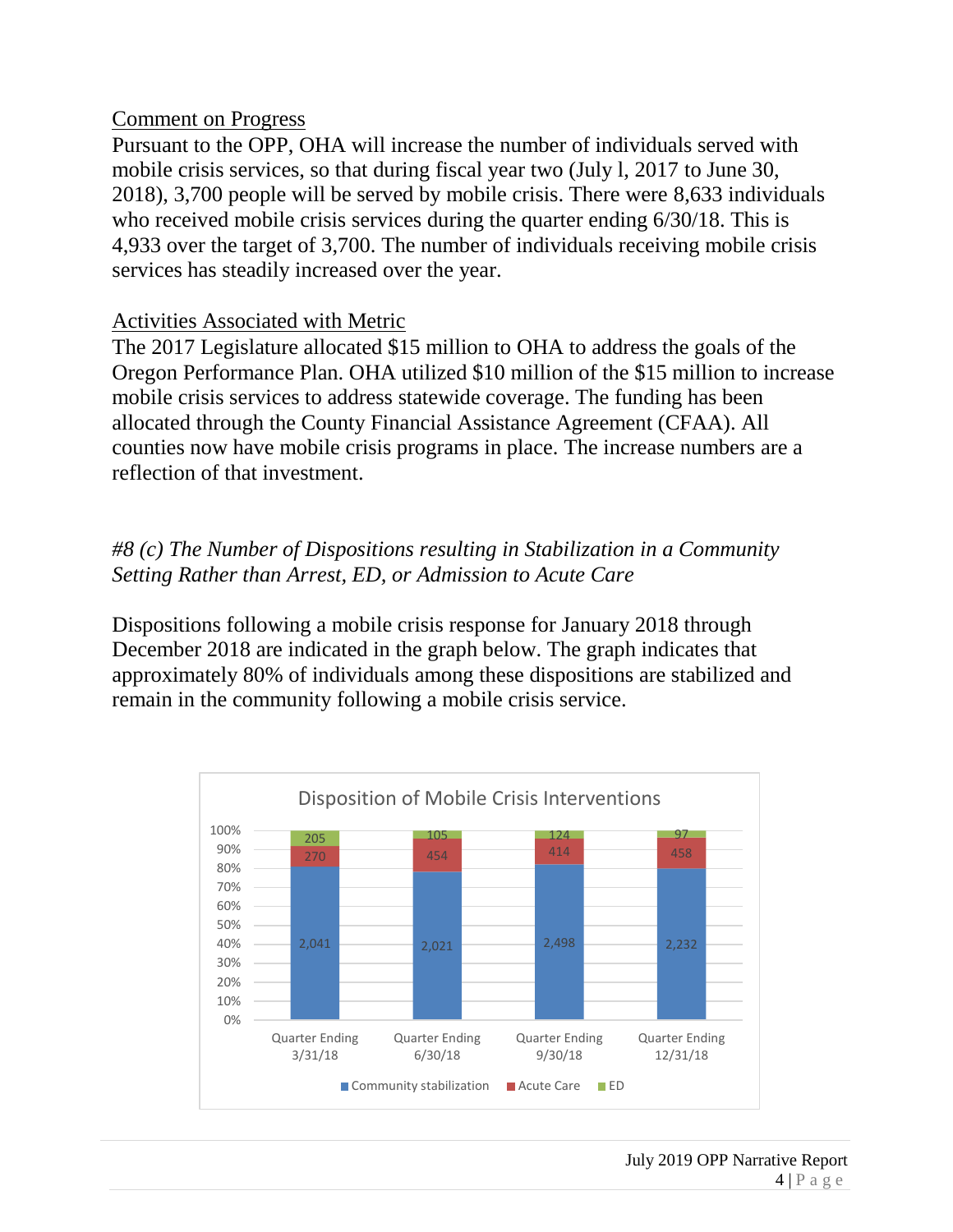# Supported Housing



# *#14 (a-c) Number Living in Supported Housing*

# Baseline (Calendar Year 2015)

As of the end of calendar year 2015, there were 442 individuals living in Supported Housing.

# Comments on Methodology

Supported Housing is calculated using a combination of Supported Housing units developed and occupied by individuals with a SPMI and individuals receiving rental assistance in existing affordable housing units that meet the definition of Supported Housing. The Rental Assistance provider reporting requirements were enhanced this year to distinguish individuals in Supported Housing and those in Supportive Housing. For the Rental Assistance Program, although data are collected on both Supported and Supportive Housing, only the Supported Housing is counted. This is then combined with additional units of Supported Housing that have been developed and in which adults with SPMI are living for a combined overall count.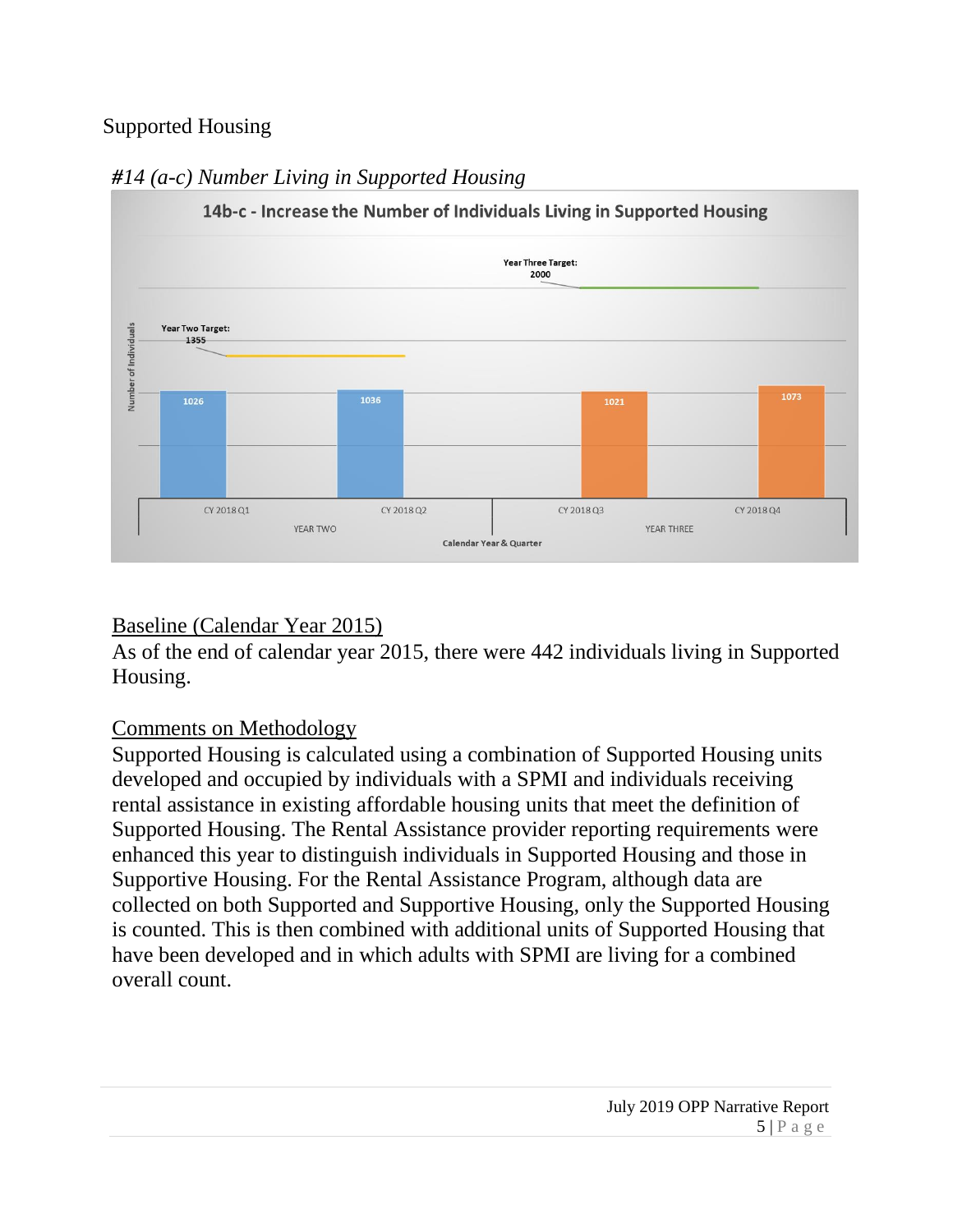# Comments on Progress

The numbers have modestly increased to 1,073 at the end of 2018 which is still short of the second year goal and the June 30, 2019 goal. This number was not as high as expected because there were 26 individuals that moved out of the residence and the rental assistance program. The landlord is obligated to take the next person on their waitlist, so the spot can't be held for the OHA rental assistance program.

OHA also tracks the number of individuals with SPMI receiving Supportive Housing, applying the definition for that term found in the November 2012 letter of agreement with USDOJ. Supportive Housing is another form of housing support provided for the SPMI population. As of 12/31/18, there were 1,795 individuals with SPMI living in Supportive Housing in addition to those living in Supported Housing. This is an increase of 380 individuals living in supportive housing compared to the data ending June 30, 2018.

#### Activities Associated with Metric(s)

OHA continues to work with Oregon Housing and Community Services (OHCS) to increase development of Supported and Supportive Housing units for both individuals with SPMI and individuals with substance use disorder (SUD). The 2019 Legislature provided \$4.5 million for services and rental assistance for 500 supported/supportive housing vouchers. Details of how and when this funding will be allocated are still being worked out.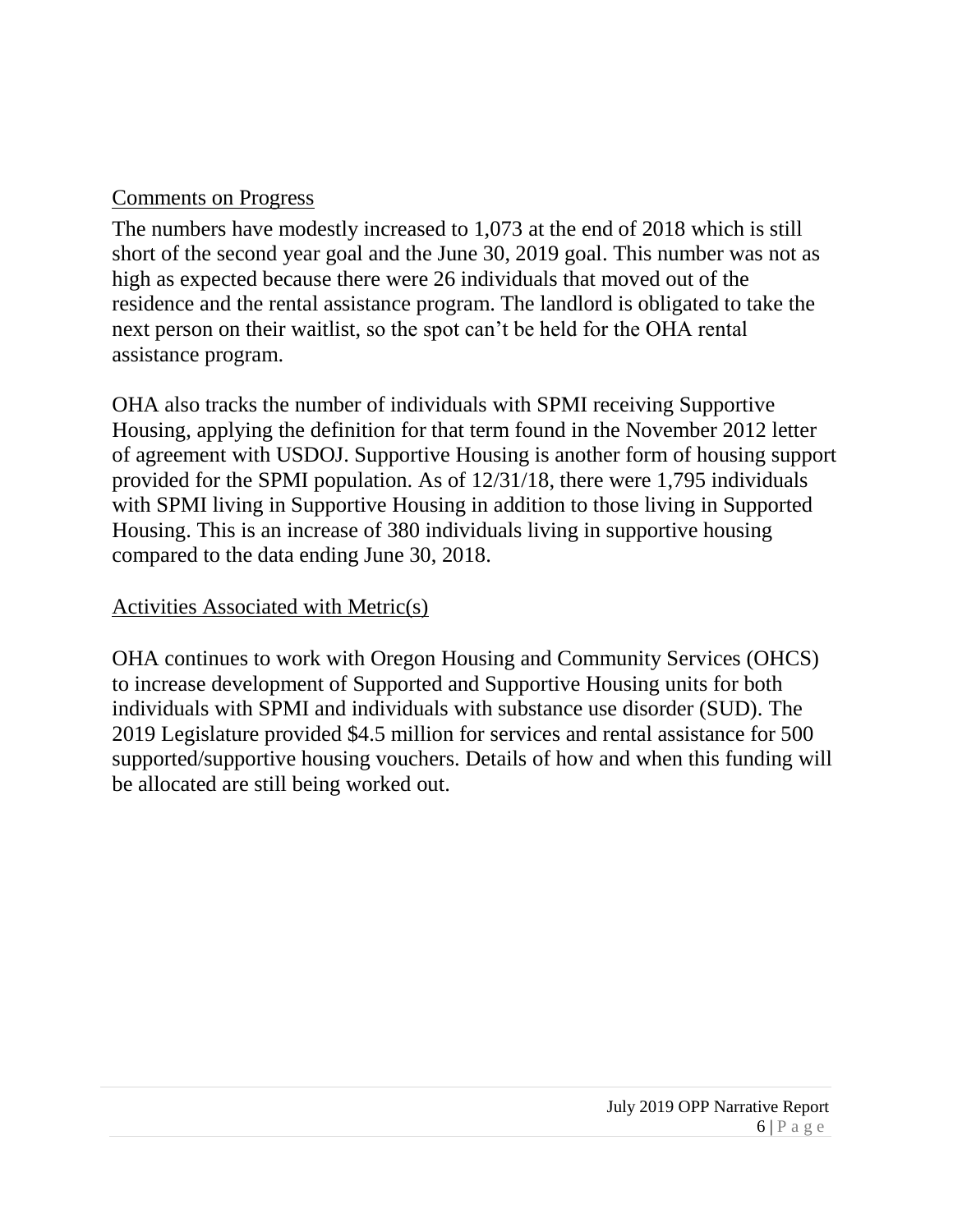# **Peer Delivered Services (PDS)**

# *#16 (a-b) Number Served with Peer Delivered Services*



# Baseline (Calendar Year 2015)

A total of 2,156 individuals received Peer Delivered Services (PDS) in the calendar year 2015.

Comments on Methodology

OHA continues to capture PDS utilizing the Medicaid Management Information System (MMIS) as agreed upon with USDOJ, and stated in the OPP.

# Comments on Progress

Pursuant to the OPP, OHA will increase the availability of PDS, in that by the end of fiscal year two (June 30, 2018), OHA will increase the number of individuals who are receiving PDS by an additional 20% more than the actual number at the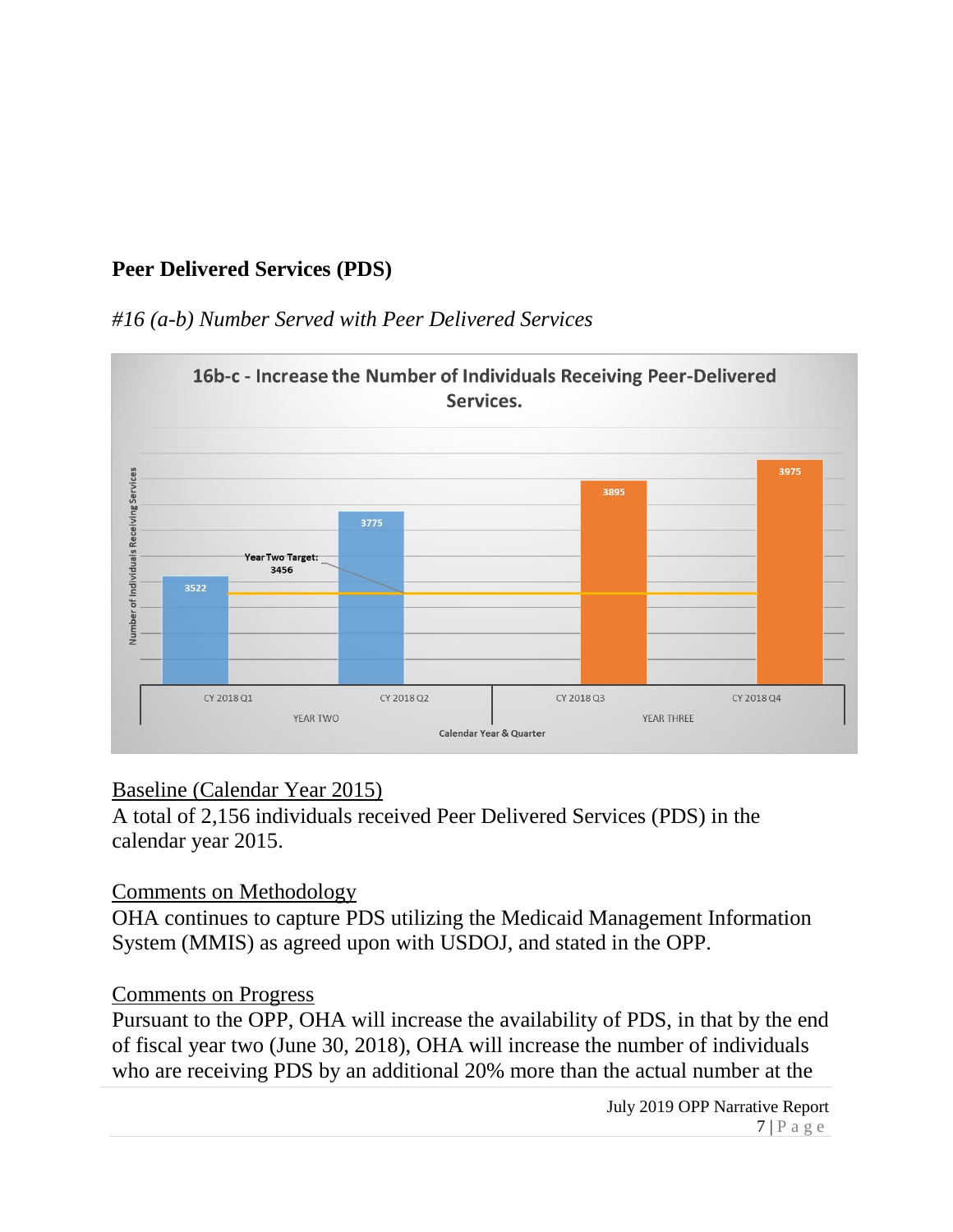end of fiscal year one, that is, the higher number of 3,456 individuals. As of 12/31/18, there were 3,975 individuals who received PDS. OHA has exceeded the year two target by 519. The number of individuals receiving PDS has steadily increased over the last four reporting quarters.

#### Activities Associated with Metric(s)

OHA continues to work across stakeholder groups to increase opportunities for education regarding PDS and its positive outcomes.

## **Oregon State Hospital (OSH)**

*#20 (a-b) Percentage Discharged within Target of Ready to Transition*



#### Baseline (Calendar Year 2015)

The cumulative percentage of civilly committed patients discharged within 30 days of being placed on the Ready to Transition (RTT) list was 51.7% for the 12-month period ending December 31, 2015. This includes one individual who was discharged shortly after the 30 days due to a weekend/holiday.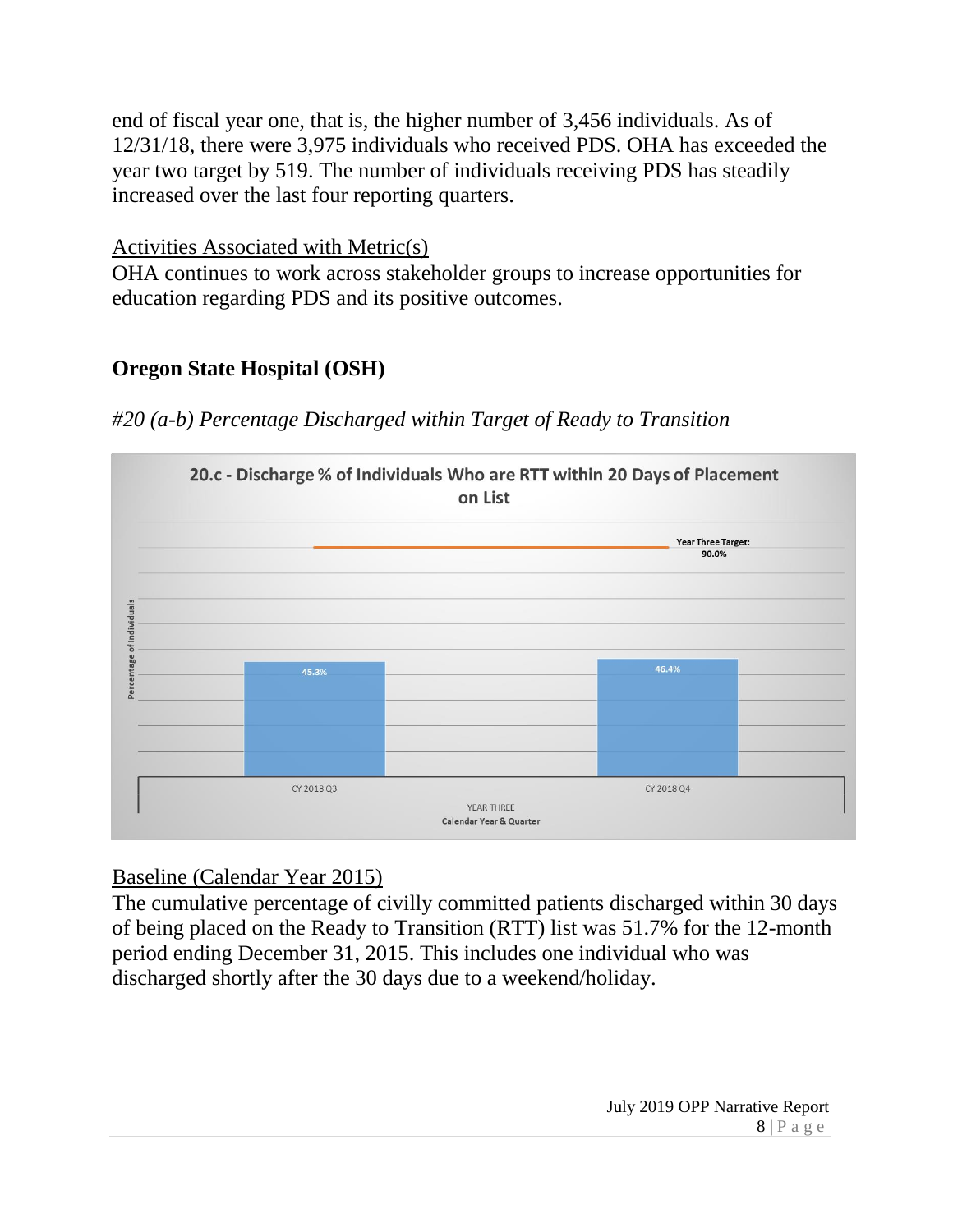## Comments on Methodology

In order to provide the most accurate RTT data possible, a new tracking system was developed and implemented as part of the OSH Electronic Health Record (Avatar) on July 1, 2016.

### Comments on Progress

The OPP goal was that by the end of fiscal year three (June 30, 2018), 90% of individuals who are RTT will be discharged within 20 calendar days of placement on that list. As of 12/31/18, the cumulative percentage of those discharged within 20 days of being placed on the RTT list was 46.4%. There was one discharge that was extended to, and occurred on, the business day following a weekend day or holiday.

# *#24 Percentage Discharged within 120 Days*



# Baseline (Calendar Year 2015)

For calendar year 2015, the percentage of discharges within 120 days of being admitted to OSH was 37.9%.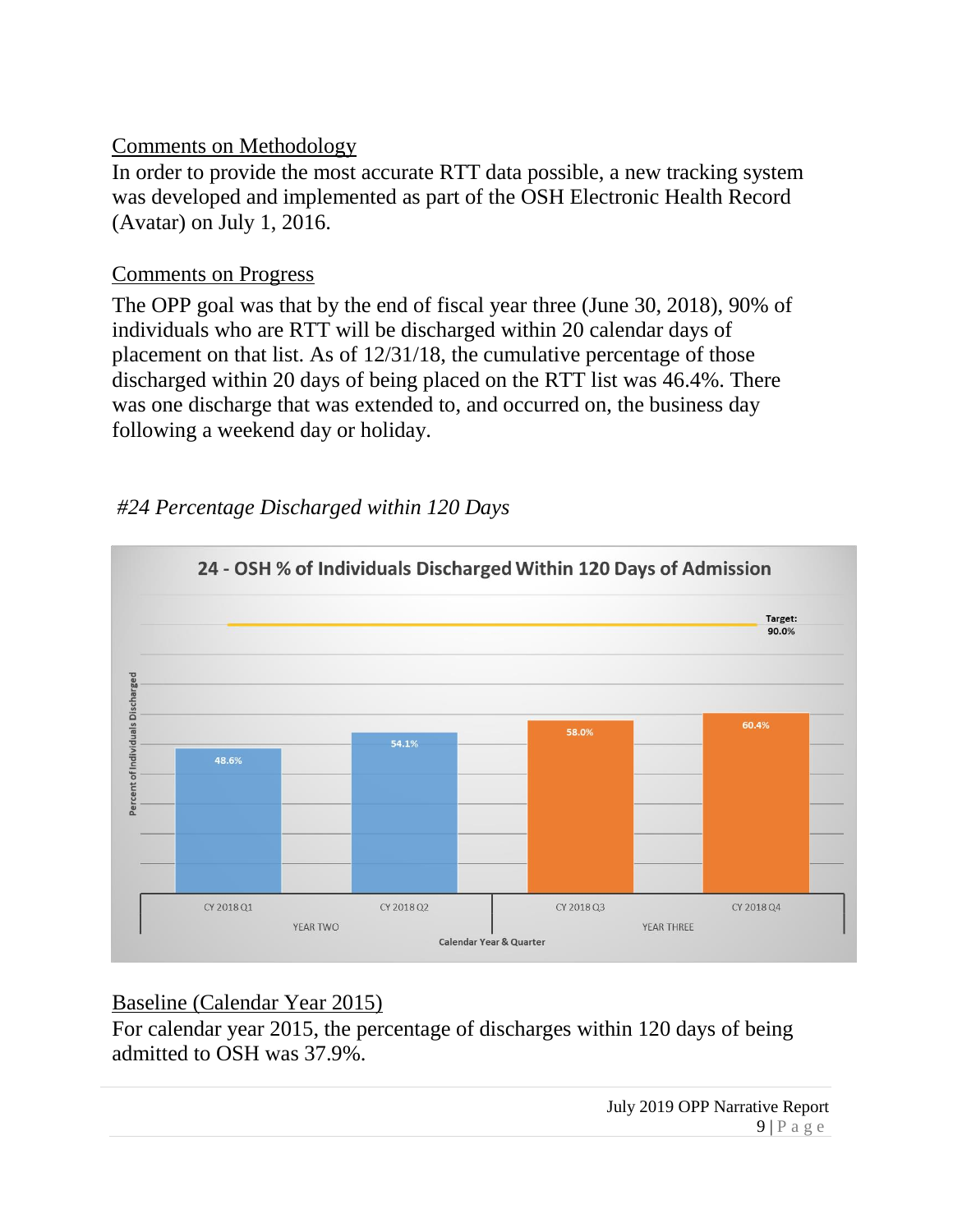## Comments on Methodology

The percentage is calculated taking the number of individuals who are civilly committed, pursuant to the OPP, who were discharged within 120 days of admission, divided by the total number of individuals who are civilly committed and were discharged.

## Comments on Progress

As of 12/31/18, the cumulative percentage of discharges within 120 days of admission was 60.4%. While this is below the 90% target OSH has made steady progress.

# Activities Associated with Metric(s)

Oregon State Hospital (OSH) continues to be active to address these OSH discharge metrics. The following are some of their activities:

- Weekly meetings are held with Kepro, Choice Model Contract Administrator, APD, OSH psychiatry and Social Work representatives to identify and help remove the barriers to discharge for patients on the RTT list;
- Monthly meetings are held with Multnomah, Clackamas, and Marion County to discuss and problem solve specific cases of patients at OSH who will return to these counties. The emphasis has been on identification of needs for services in the community and resolving the gap in services;
- OSH conducted chart audits to ensure that documentation related to RTT, ACT screening and follow up is available and timely;
- Social Work supervisors for the civil programs continued to attend the clinical meetings for each interdisciplinary team (IDT) dealing with civilly committed individuals. The primary focus of the Social Work supervisors is discharge planning and ensuring that IDTs are consistently applying the RTT criteria as the IDTs are reviewing each patient weekly;
- OSH posted a solicitation for another contractor for the Person Directed Transition Team to intensify efforts and allocate extra resources for working with patients that have significant barriers to discharge primarily caused by their reluctance to discharge from OSH or the communities' reluctance to receive them back;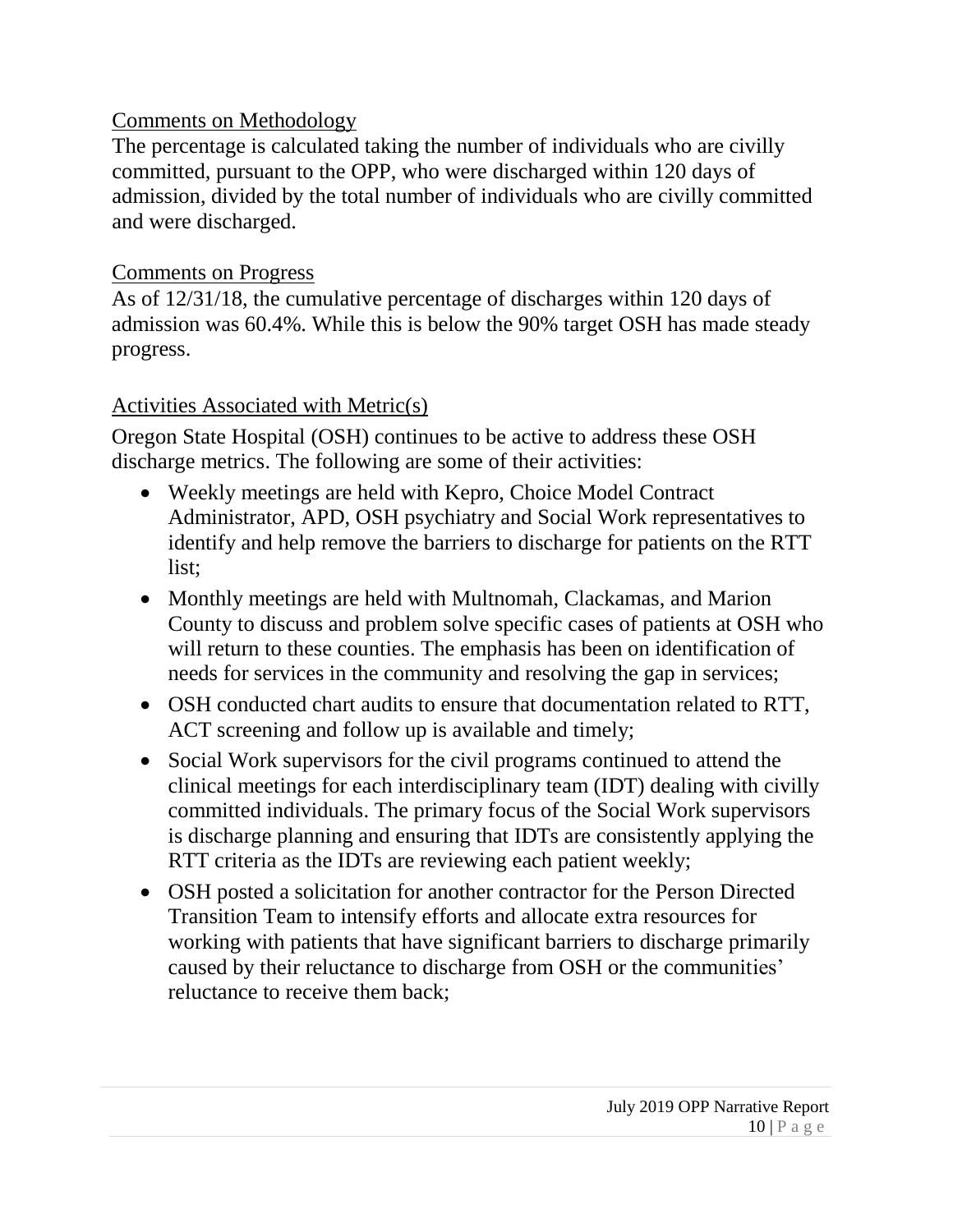• OSH completed a process mapping of the Admission to OSH with representatives from Unity and Providence Hospitals in order to streamline the admission process but also to strengthen the acute care facilities' diversion to the community strategies in order to prevent inappropriate admissions to OSH.

OHA is consulting with Pam Hyde, the Independent Consultant to examine the OSH metrics and look for opportunities to impact OSH utilization.

#### **Acute Psychiatric Care**

#### *#29 Percentage Receiving Warm Handoff*

#### Baseline (Calendar Year 2015)

This is a new process and metric, therefore there is no baseline information available for calendar year 2015.

#### Comments on Methodology

OHA has contracted with Health Insights to gather data to determine the number of warm handoffs that are occurring for individuals with SPMI in Acute Care. The contractor is reviewing records for all Acute Care discharges within each quarter to determine if a warm handoff was offered and/or occurred. This process will also identify any refusals of a warm handoff.

#### Comments on Progress

Pursuant to the OPP, by the end of fiscal year two (June 30, 2018), 75% of individuals discharged from an Acute Care Psychiatric Facility (ACPF) will receive a warm handoff to a community case manager, peer bridger, or other community provider. As of 12/31/18, the cumulative percentage of those who received a warm handoff was 30%. The hospital association believes the numbers are low due to documentation issues and that there are actually more warm handoffs occurring. OHA is below the year two percentage for this metric. Steps being taken to address this are described below in the section for "Activities Associated with Metric $(s)$ ."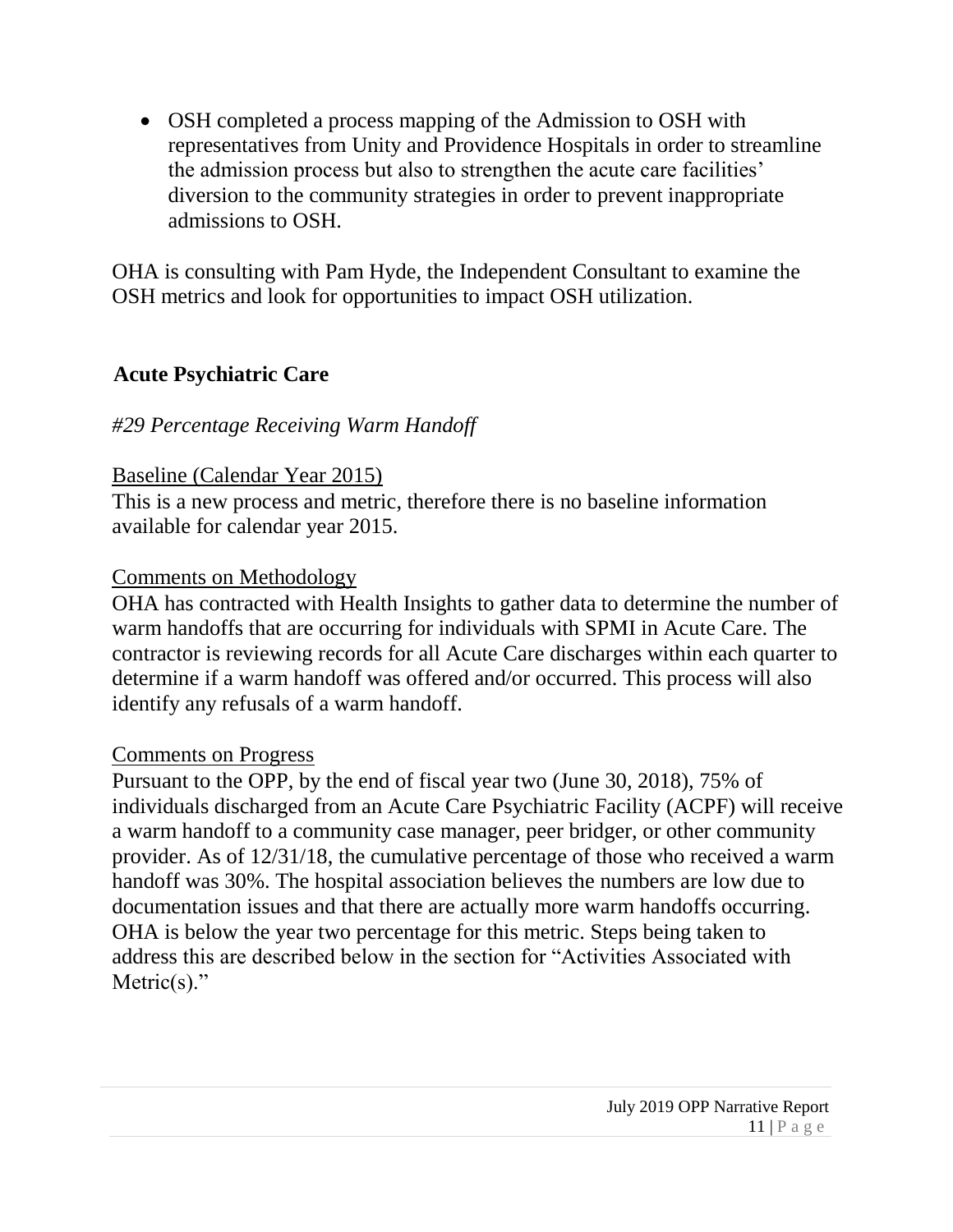## *#30 Percentage Receiving Follow-up within 7 Days of Discharge*

#### Baseline (Calendar Year 2015)

For calendar year 2015, the percentage of follow up visits within seven days of discharge was 79.4%.

#### Comments on Methodology

The methodology to collect this data aligns with the methodology for reporting on other Coordinated Care Organizations (CCO) metrics.

#### Comments on Progress

The OPP provides that OHA will continue to require that individuals receive a follow-up visit with a Community Mental Health Provider within seven days of discharge, and that OHA will report this data. As of 6/30/18, the percent of individuals receiving follow up within seven days was 74.1.7%. In order to benchmark Oregon's work in this area the National Center for Quality Assurance (NCQA) 2018 Benchmarks and Thresholds are used. The Medicaid national  $95<sup>th</sup>$ percentile is  $68\%$ . Oregon's number is in the  $95<sup>th</sup>$  percentile.

#### *#31 (a) Readmission Rates*

#### Baseline (Calendar Year 2015)

The cumulative 30-day readmission rate to ACPFs for calendar year 2015 was 9.23%. The cumulative 180-day readmission rate to ACPFs for calendar year 2015 was 21.35%.

#### Comments on Methodology

Pursuant to the OPP, OHA will monitor and report the percentages of discharges with readmissions to Acute Psychiatric Care hospitals within 30 and 180 days of discharge from hospitalizations for a psychiatric reason. The Data Specification Sheet has been updated to provide the methodology for collecting the readmission rate data by hospital. The readmission rate by hospital was reported based on the hospital where the first admission occurred. The second admission may have actually occurred at another hospital. This creates challenges in how the data by hospital is interpreted.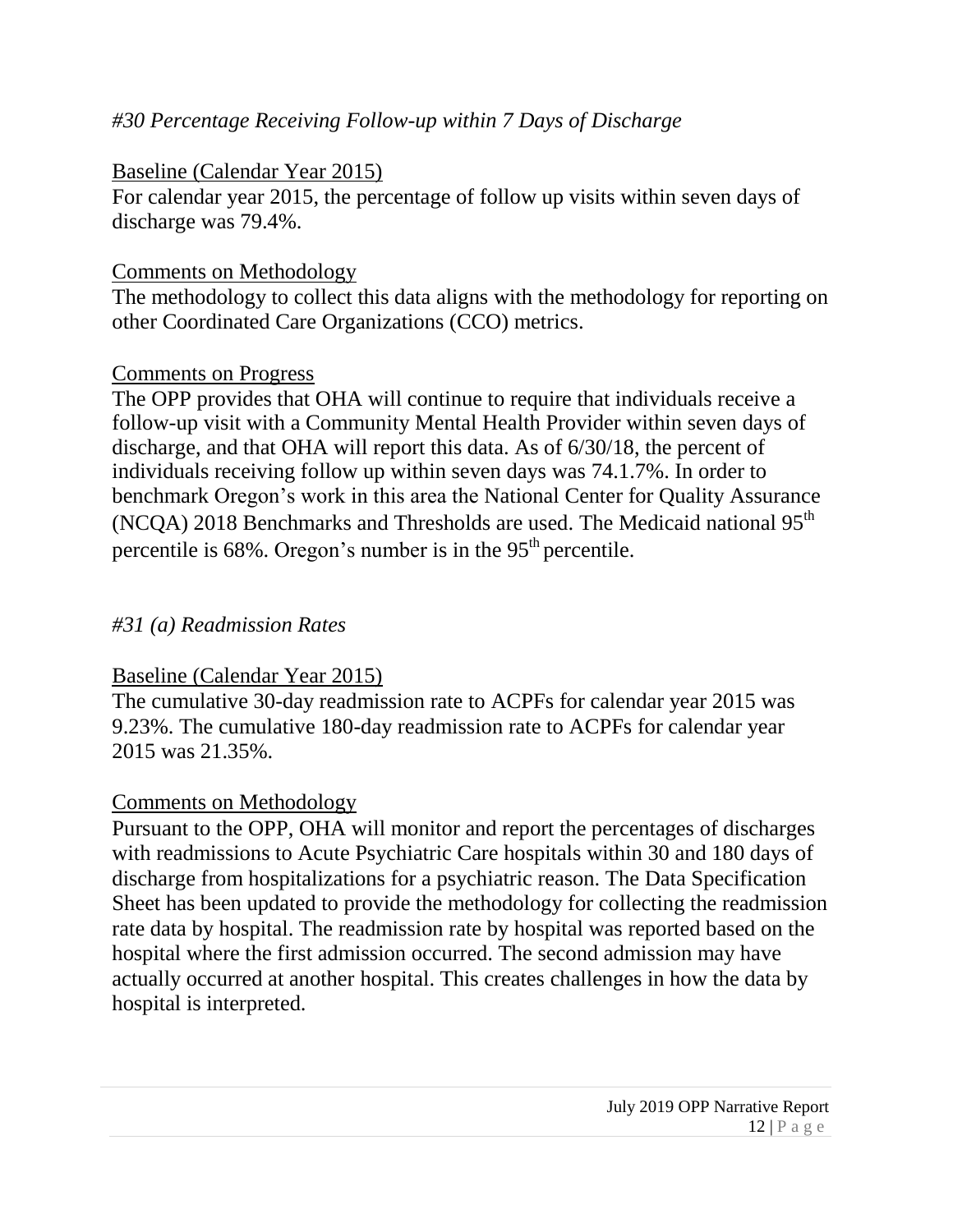#### Comments on Progress

As of 12/31/18, the cumulative percentage rates of readmission at 30 and 180 days were 11.6% and 23.5% respectively. See Appendix C for the breakout by hospital. OHA researched national data. OHA did not find a consistent benchmark in use for these measures. One 2012 report indicates that 30-day readmission rates for any diagnosis of schizophrenia was 18.6%. <sup>1</sup> During the initial reporting periods for the OPP there was an increase in the 30 and 180 readmission rates. The last two quarters of data shows the beginning of a reversal of that trend. Even with the increase, the Oregon 30-day readmission rate is also well below found national statistics. Oregon will continue to monitor these admission rates.

## *#35 Average Length of Stay*

## Baseline (Calendar Year 2015)

The cumulative average length of stay for Acute Psychiatric Care Facilities, for calendar year 2015, is 8.89 days. For calendar year 2015, there were 4,431 discharges; 385 (8.7%) of them exceeded 20 days.

#### Comments on Methodology

The OPP provides that OHA will provide the cumulative average length of stay of individuals with SPMI for all hospitals, as well as the average length of stay by hospital. OHA will also provide a count of the number of individuals with a length of stay longer than 20 days.

#### Comments on Progress

As of 12/31/18, the cumulative average length of stay of individuals with SPMI discharged from ACPFs was 10.8 days. When broken down by hospital, the range of length of stays at the ACPFs (see Appendix D) ranges from 7.65 days to 13.96 days. Of the 4,439 discharges, the length of stay for 464 (10.0%) exceeded 20 days. Of the 464 individuals, 125 were on the OSH Waitlist. See Appendix D for the detail by hospital.

# Activities Associated with Metric(s)

OHA is taking steps to improve performance on warm handoffs and readmission rates OHA has hired the Acute Care Coordinator and that person is actively working with the ACPFs to improve documentation and increase the frequency of

l <sup>1</sup> https://www.hcup-us.ahrq.gov/reports/statbriefs/sb189-Hospital-Readmissions-Psychiatric-Disorders-2012.pdf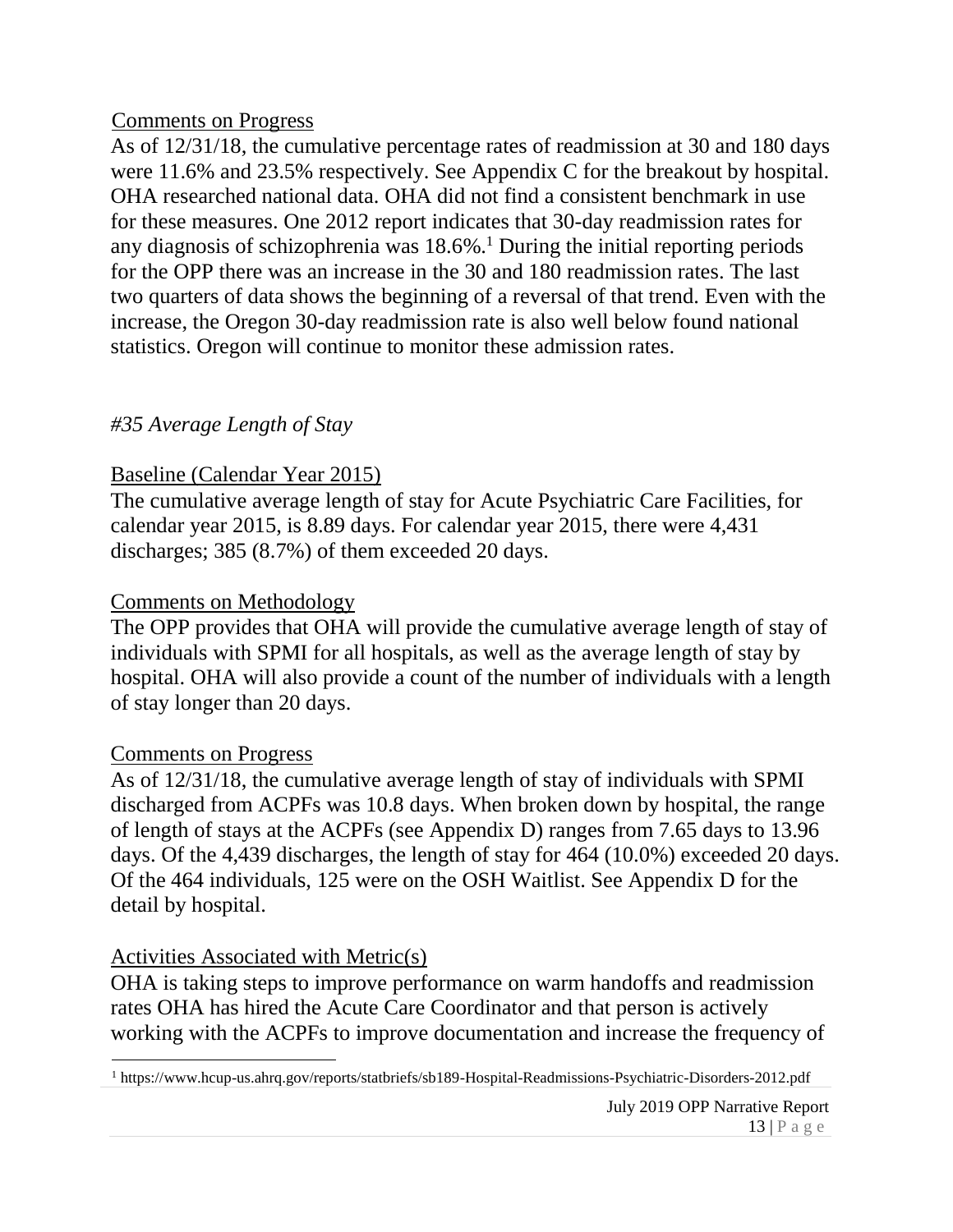warm handoffs. A guidance document to improve documentation was distributed to all ACPFs in February 2019. The Acute Care Coordinator is following up with visits to each ACPF to reinforce the guidance document and identify barriers to warm handoffs. Once the visits are completed a revised guidance document based on issues identified in the visits will be distributed to ACPFs in August 2019 the guidance document will also be presented to CCO, CMHP and Choice related meetings.

#### **Emergency Departments (ED)**

#### *#40 (a) Number Readmitted Two or More Times within 6 Months*

#### Baseline (Calendar Year 2015)

During calendar year 2015, 1,067 individuals with SPMI were re-admitted to an emergency department (ED) two or more times in a six-month period.

#### Comments on Methodology

The OPP provides that OHA will count individuals with three or more visits (admissions) to an ED (which is equal to two readmissions) within a six-month period of time. As previously discussed with Pam Hyde, the Independent Consultant, and as discussed with USDOJ during the November 2, 2017 meeting, OHA is providing this breakout by CCO. See Appendix E for the detail by CCO.

#### Comments on Progress

As of 12/31/18, a total of 717 individuals with SPMI were readmitted to an ED two or more times in a six-month period. There is no target associated with this metric, although the data shows a reduction in readmissions and are relatively unchanged over the last four quarters.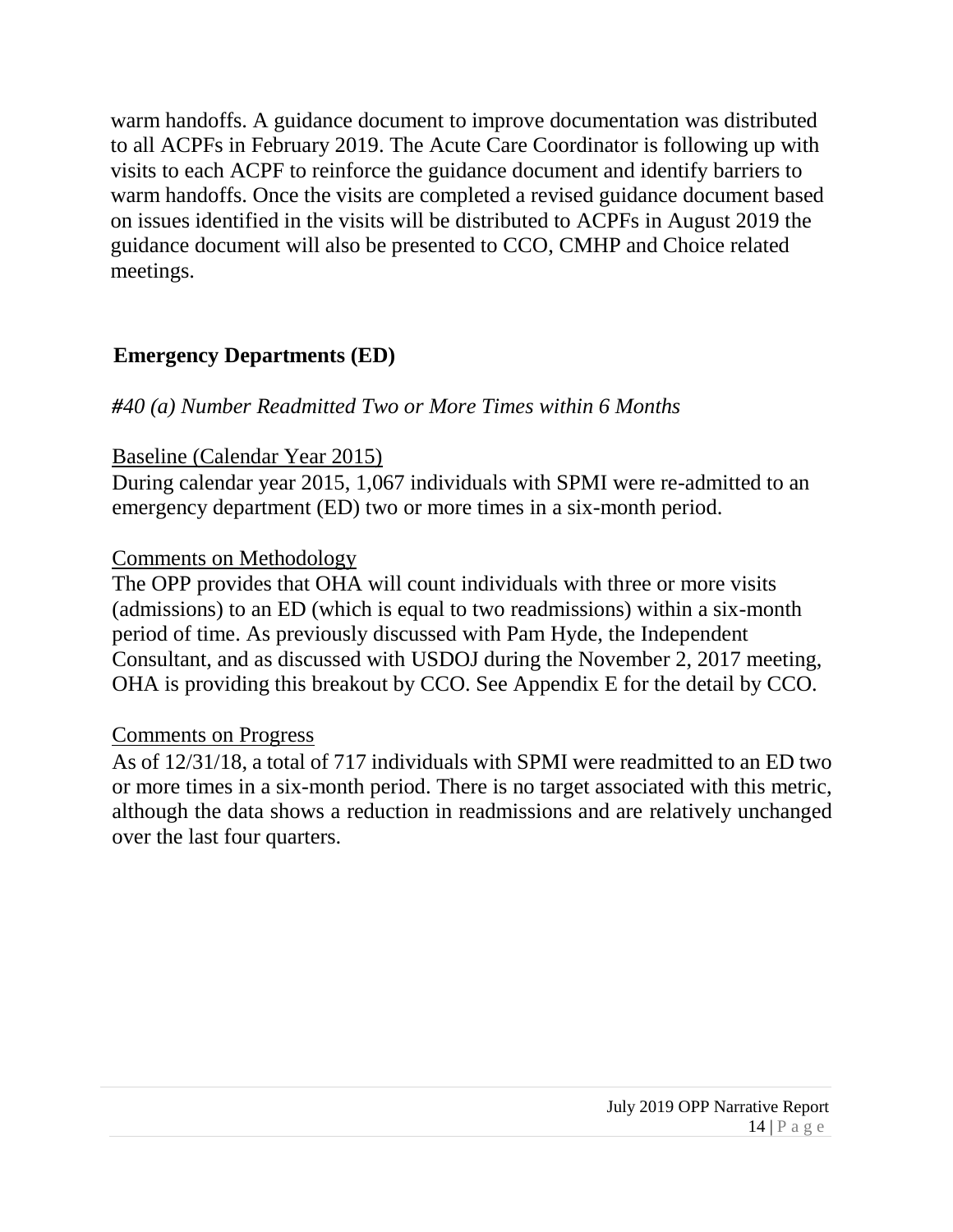# *#41(a-b) Rate of ED Mental Health Visits*



# Baseline (Calendar Year 2015)

During calendar year 2015, the rate was 1.54 persons per 1000 Oregon Health Plan (OHP) members who visited the ED for psychiatric reasons.

#### Comments on Methodology

The OPP provides that OHA will reduce the rate of visits to general emergency departments by individuals with SPMI for mental health reasons, and that by the end of fiscal year two (June 30, 2018), there will be a 20% reduction from the baseline. The rate of ED visits for mental health reasons is the number of individuals with SPMI who had an ED visit for psychiatric reasons per 1,000 persons enrolled in Medicaid. The MMIS system does not have diagnostic information for everyone enrolled in Medicaid. However, OHA will review the methodology for possible narrowing of the patients in the denominator to individuals with SPMI.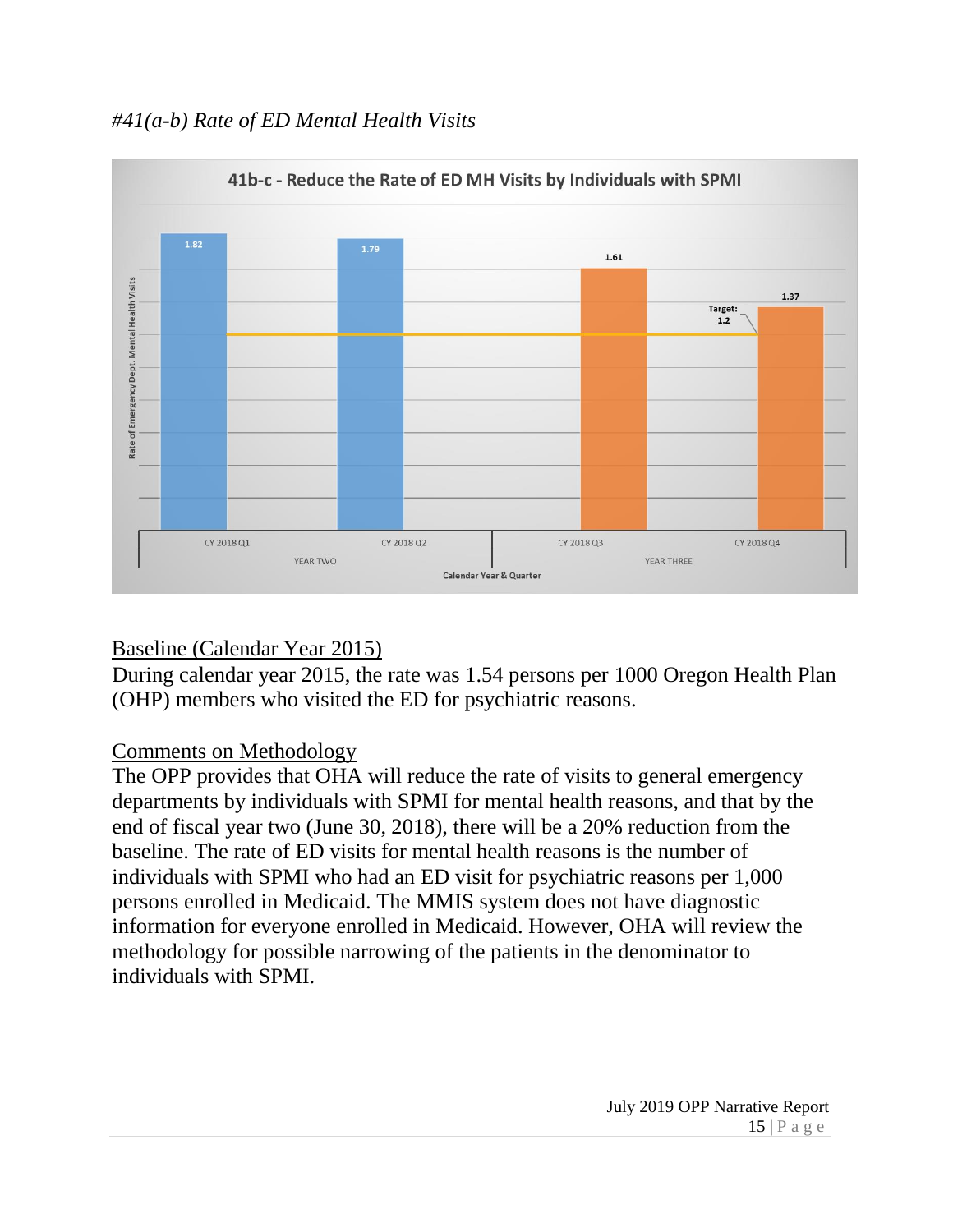#### Comments on Progress

As of 12/31/18, 1.37 individuals per 1,000 OHP members with SPMI visited the ED for mental health reasons. This rate is still above the target of 1.2%. However, this rate has been trending down over this 12-month reporting period. The rate has decreased 24.7% within that 1 year period.

# Activities Associated with Metric(s)

As previously reported, the CCO contract has more explicit language for 2019 and will also be reflected in the CCO 2.0 contract.

As stated above the Acute Care Coordinator has been hired and ED utilization is in the scope of that position.

OHA will continue to monitor the other services in the OPP that affect the rate of ED utilization.

# **Supported Employment**

# *#45 (a-b) Individuals Served with Supported Employment*

# Baseline (Calendar Year 2015)

The two Supported Employment data points being collected regarding Supported Employment are new data points; therefore, baseline data is not available.

# Comments on Methodology

The data regarding Supported Employment services is received via quarterly reports. OHA will identify the number of individuals receiving Supported Employment who are employed in Competitive Integrated Employment (CIE), and the number of individuals who no longer receive Supported Employment services and are employed in CIE without receiving supportive services from a Supported Employment specialist at discharge.

#### Comments on Progress

Pursuant to the OPP, OHA will report the number of persons receiving Supported Employment who are employed in CIE and the number of individuals who no longer receive Supported Employment and are employed in CIE. As of 12/31/18, a total of 770 individuals were receiving Supported Employment services and employed in CIE. There were 128 individuals who no longer receive Supported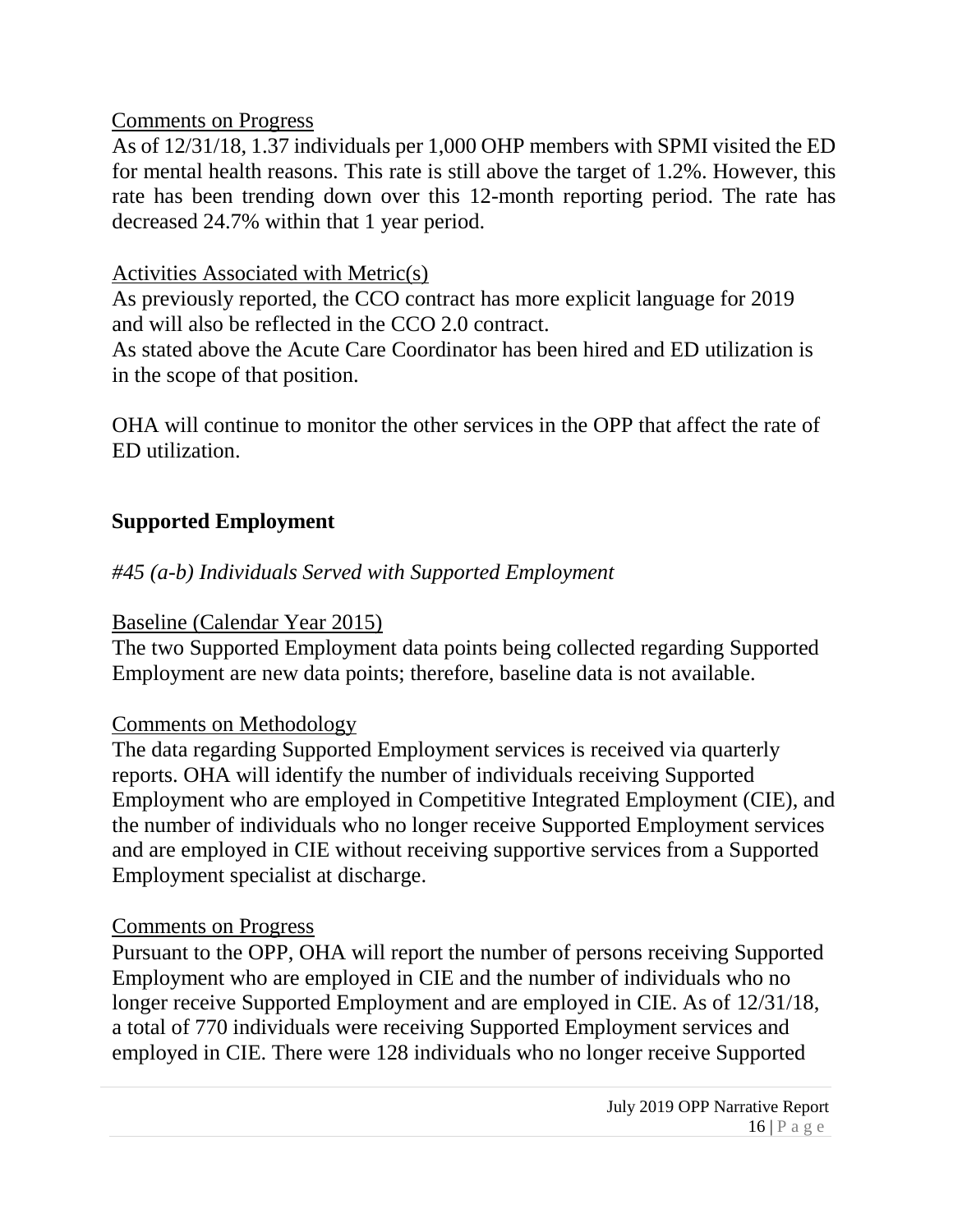Employment and are employed in CIE without currently receiving supportive services from a Supported Employment specialist. The number of individuals receiving SE services has increased slightly since reported in January 2019 Semi-Annual Narrative Report.

#### Activities Associated with Metric(s)

OHA will continue to work with the Oregon Supported Employment Center of Excellence to monitor fidelity and provide technical assistance.

#### **Secure Residential Treatment (SRTF)**



*#49 (b) (i-ii) Average Length of Stay in SRTFs*

# Baseline (Calendar Year 2015)

As of the end of calendar year 2015, the average length of stay for an individual who was civilly committed and in a Secure Residential Treatment Facility (SRTF) was 638 days.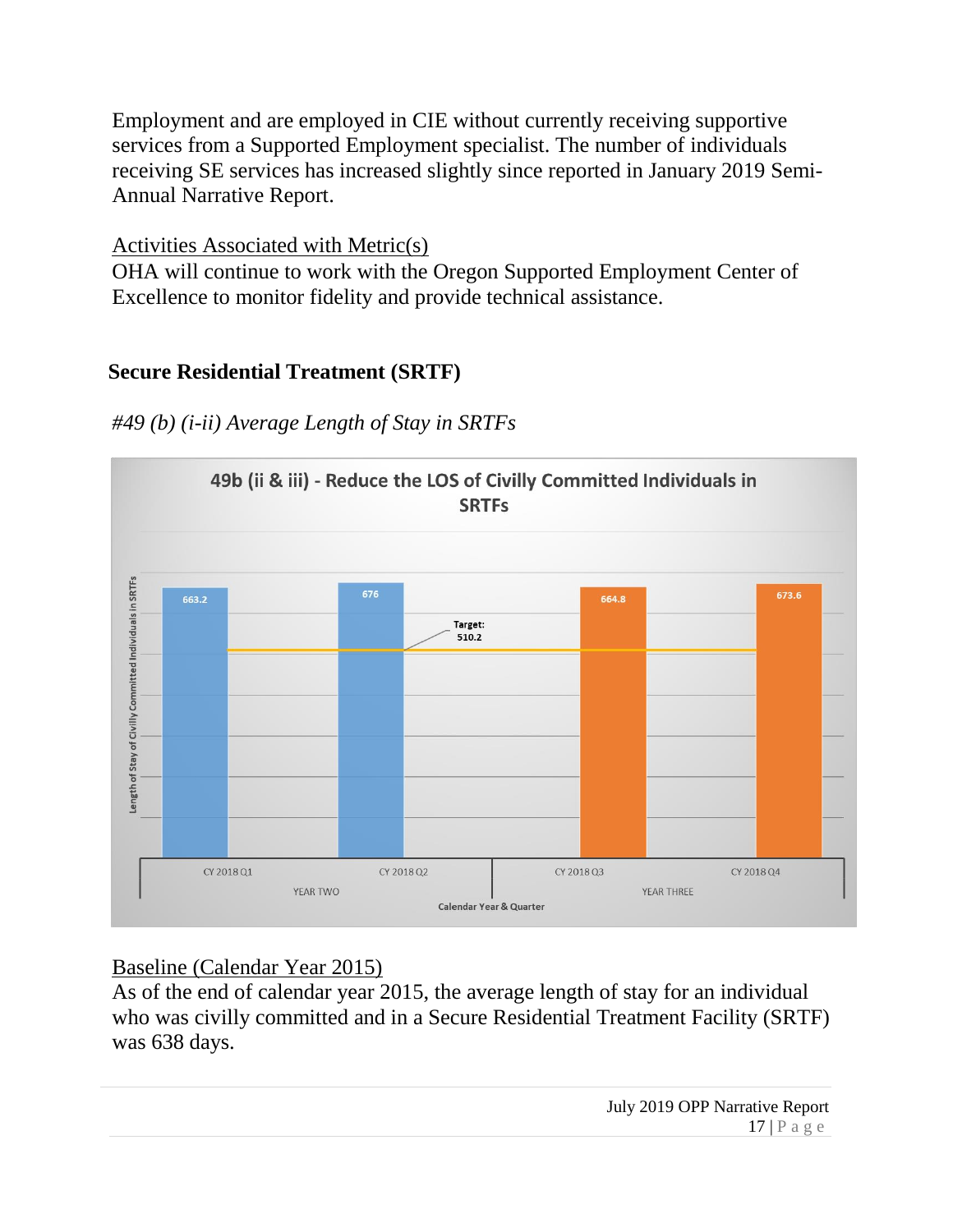## Comments on Methodology

The baseline data is calculated by dividing the total days by the number of individuals with SPMI civilly committed who have been discharged from SRTFs.

# Comments on Progress

Pursuant to the OPP, OHA will seek to reduce the length of stay of civilly committed individuals in SRTFs, in that by the end of fiscal year two (June 30, 2018), there will be a 20% reduction from the baseline. As of 12/31/18, the average length of stay for an individual who was civilly committed and discharged from an SRTF was 673 days.

# Activities Associated with Metric(s)

OHA hired an Adult Mental Health Residential Services Coordinator and that position will focus on utilization of services in residential programs. including SRTFs. This person will work with the providers on the development of supportive transition plans to improve the frequency and outcomes of transitions from residential programs.

OHA's Independent Qualified Agent (IQA) contractor continues to perform prior authorizations for individuals referred to SRTFs from OSH. The IQA conducts continued stay reviews for individuals receiving treatment in an SRTF. OHA is reviewing those assessments that are considered for transition to another level of care and makes the determination. OHA is working with its contractors to assure only those who need this intensive level of care are admitted and to promote timely discharge from SRTFs for those who can transition safely to more integrated settings.

# **Criminal Justice Diversion (CJD)**

# *#52 (a) Numbers Served with Jail Diversion*

# Baseline (Calendar Year 2015)

In the last quarter of calendar year 2015, there were 1,409 individuals who received Jail Diversion services. The number of individuals reported by jail diversion contractors as receiving services pre-arrest was 499 and the number postarrest was 910.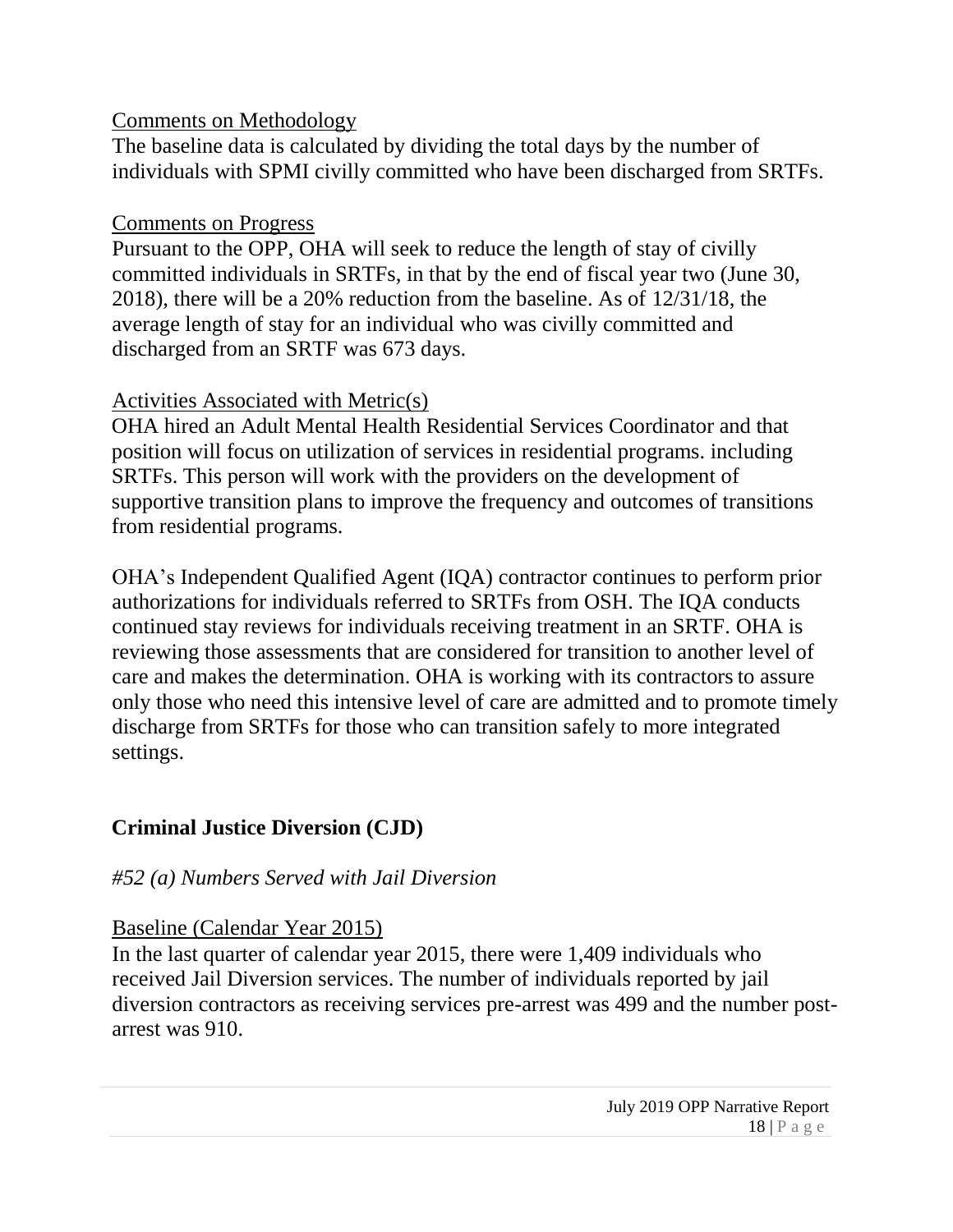#### Comments on Methodology

The data regarding Jail Diversion services is received via Quarterly Reports from jail diversion contractors. OHA will identify the number of individuals receiving Jail Diversion services as well as the number that were pre-arrest and post-arrest.

#### Comments on Progress

Pursuant to the OPP, OHA will continue to report the number of individuals with SPMI receiving Jail Diversion services and the number of reported diversions. As of 12/31/18, a total of 1,676 individuals received Jail Diversion services. Of these 1,676 individuals, 398 were pre- booking and 1,278 were post-booking.

## *#52 (d) Number of Individuals Receiving Mental Health Services and Arrested*

OHA has been keeping Pam Hyde, the Independent Consultant apprised of the challenges in collecting this data. During the November 2017 annual meeting between OHA and USDOJ, OHA shared the challenges in collecting the data directly with USDOJ. The collection of this data is a complex process requiring data from both OHA and the Criminal Justice Commission (CJC). OHA continues to work with Oregon DOJ regarding establishing a partnership between OHA and the State Police so that data can be shared. A path forward to collect this data has been worked out.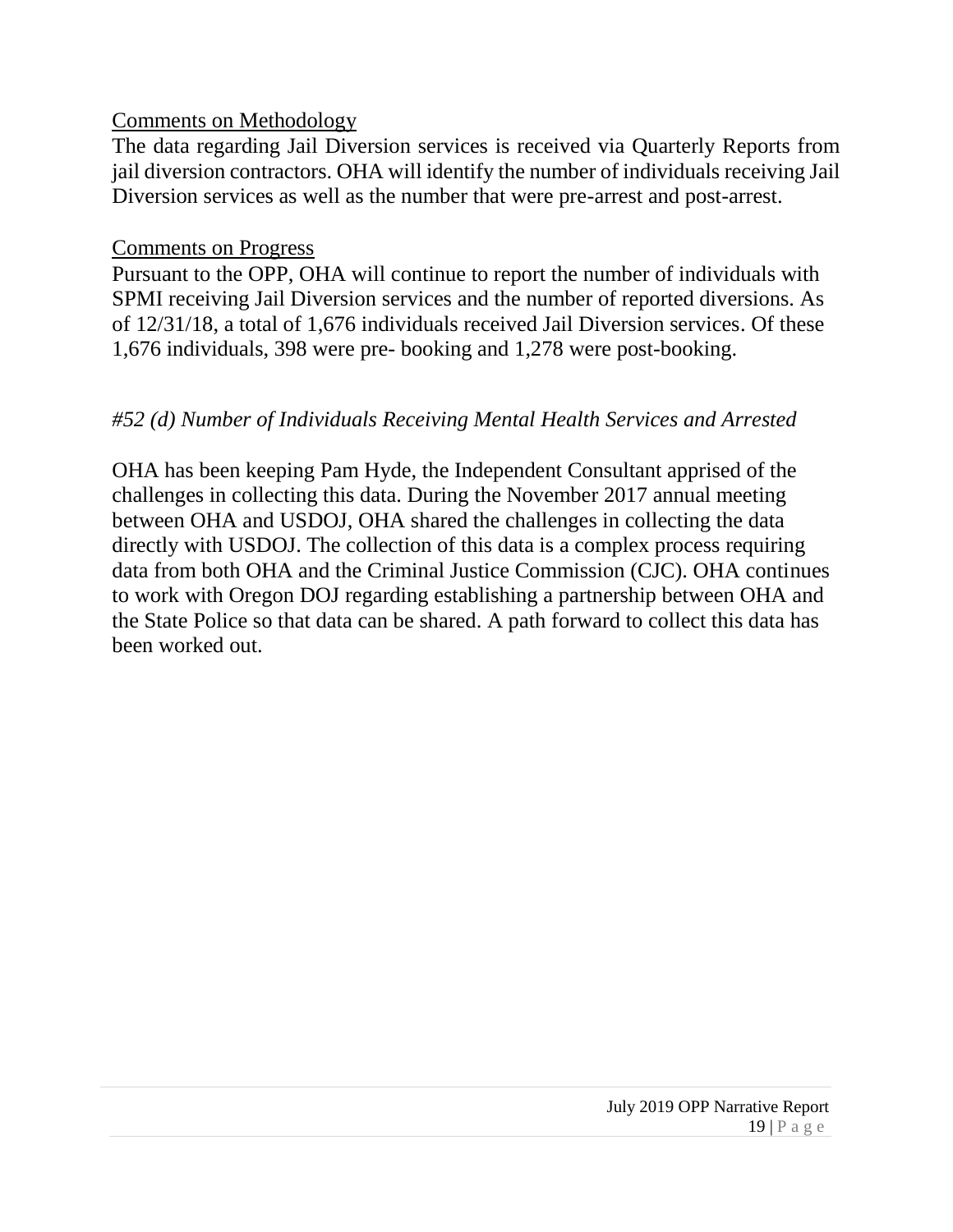#### APPENDIX A

Many of the metrics identified refer to a rolling one-year period. This information is identified in the Data Table in Appendix  $B$  – see the footnote marked with an asterisk (\*). A rolling one-year period means the analyst looks at 12 months of data for each quarterly report. In the current report, three quarters of data from the previous report are included along with one new quarter for a full 12 months of data. Doing this ensures adequate sample size for analysis, especially when there are small samples. The table below shows a rolling one-year schedule with a sixmonth lag period to ensure complete data submission.

| <b>Report Quarter</b> | Previous Rolling One-Year Period               |
|-----------------------|------------------------------------------------|
| Q1 (January)          | July 1 to June 30 of the previous year         |
| $Q2$ (April)          | October 1 to September 30 of the previous year |
| $Q3$ (July)           | January 1 to December 31 of the previous year  |
| Q4 (October)          | April 1 to March 31 of the previous year       |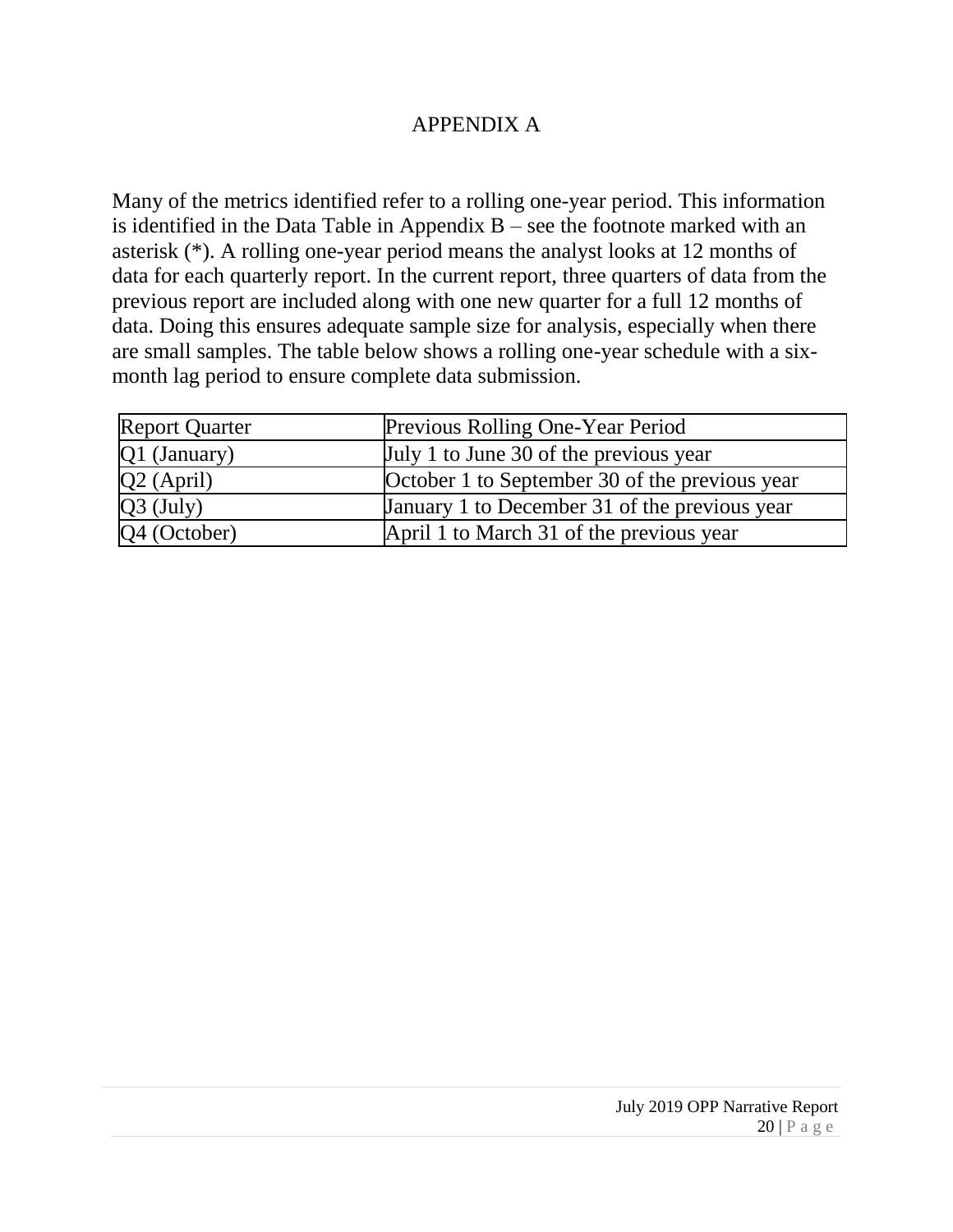# **Appendix C**

### **Rates of Readmission by Acute Care Facility (31a-b) 2018 Q4 (January 1, 2018 – December 31, 2018)**

| <b>Acute Care Psychiatric Hospital</b>                        | <b>Location</b> | $30-$<br>day | 180-<br>day |
|---------------------------------------------------------------|-----------------|--------------|-------------|
| <b>Asante Rogue Regional Medical Center</b><br>(Rogue Valley) | Medford         | 9.3%         | 20.0%       |
| Bay Area Hospital                                             | Coos Bay        | 15.6%        | 26.6%       |
| Good Samaritan Regional Medical Center                        | Corvallis       | 8.8%         | 18.1%       |
| Unity/Legacy Emmanuel Medical Center                          | Portland        | 13.5%        | 25.9%       |
| Peace Health - Sacred Heart Medical Center                    | Eugene          | 13.0%        | 25.9%       |
| <b>Providence Portland Medical Center</b>                     | Portland        | 11.5%        | 25.6%       |
| Providence St. Vincent Medical Center                         | Portland        | 12.8%        | 23.6%       |
| Salem Hospital                                                | Salem           | 10.0%        | 21.2%       |
| <b>St Charles Health System Sage View</b>                     | <b>Bend</b>     | 9.5%         | 19.4%       |
| <b>UBH</b> of Oregon (Cedar Hills)                            | Portland        | 8.5%         | 21.8%       |
|                                                               | Total:          | 11.6%        | 23.5%       |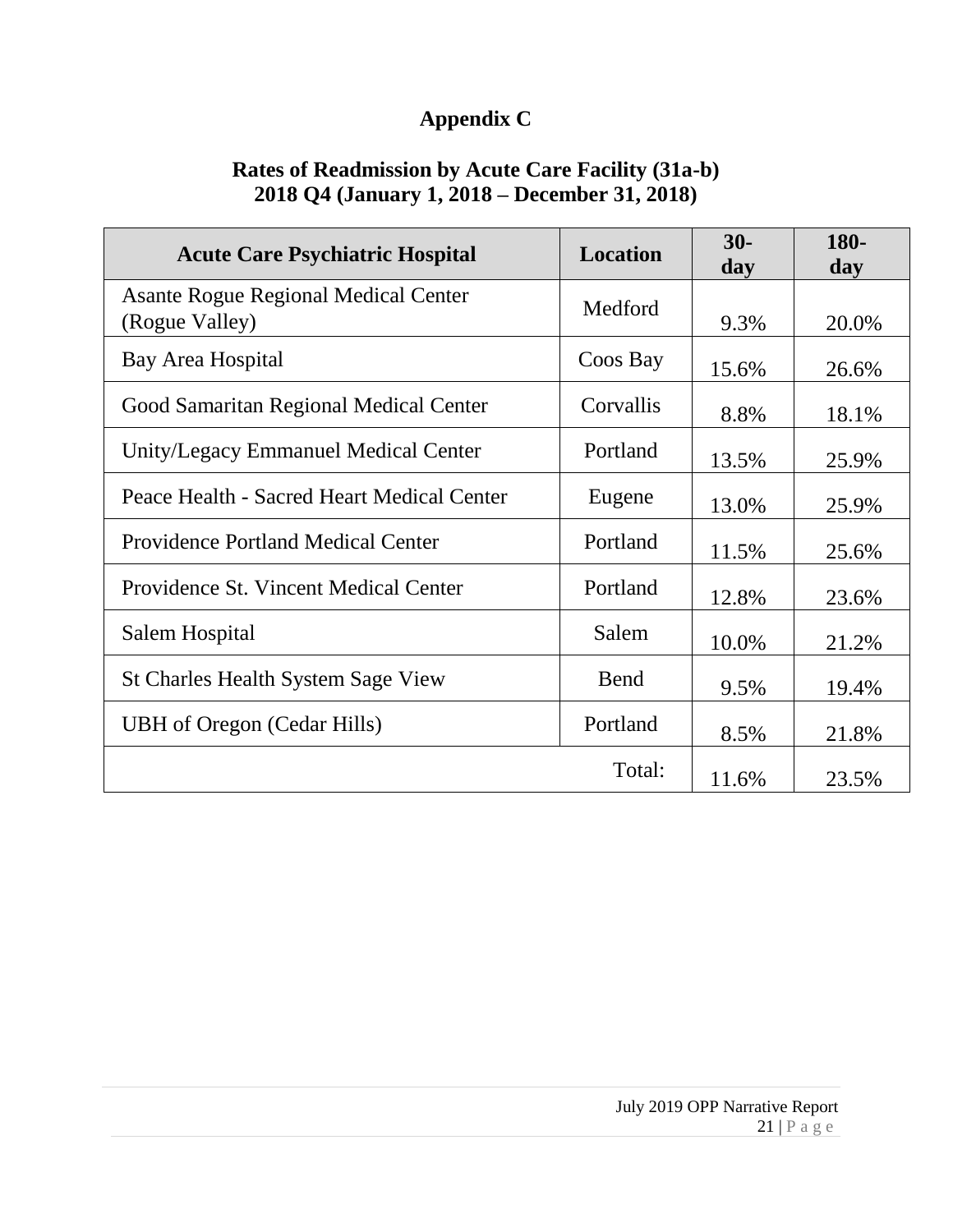# **Appendix D**

# **Average Length of Stay in Acute Care Facilities, by Facility (35) 2018 Q4 (January 1, 2018 – December 31, 2018)**

| <b>Acute Care Psychiatric Hospital</b>                        | <b>Location</b> | Average<br>Length<br>of Stay | Number of<br><b>Individuals</b><br>whose<br>Length of<br><b>Stay</b><br>exceeds<br>20 days |
|---------------------------------------------------------------|-----------------|------------------------------|--------------------------------------------------------------------------------------------|
| <b>Asante Rogue Regional Medical Center</b><br>(Rogue Valley) | Medford         | 8.5                          | 26                                                                                         |
| Bay Area Hospital                                             | Coos<br>Bay     | 7.65                         | 10                                                                                         |
| Good Samaritan Regional Medical Center                        | Corvallis       | 13.96                        | 43                                                                                         |
| Unity/Legacy Emmanuel Medical Center                          | Portland        | 12.39                        | 150                                                                                        |
| Peace Health - Sacred Heart Medical<br>Center                 | Eugene          | 10.99                        | 54                                                                                         |
| <b>Providence Portland Medical Center</b>                     | Portland        | 12.14                        | 58                                                                                         |
| Providence St. Vincent Medical Center                         | Portland        | 9.54                         | 44                                                                                         |
| Salem Hospital                                                | Salem           | 11.05                        | 31                                                                                         |
| <b>St Charles Health System Sage View</b>                     | Bend            | 8.48                         | 31                                                                                         |
| <b>UBH</b> of Oregon (Cedar Hills)                            | Portland        | 9.82                         | 17                                                                                         |
|                                                               | Total:          | 10.81                        | 464                                                                                        |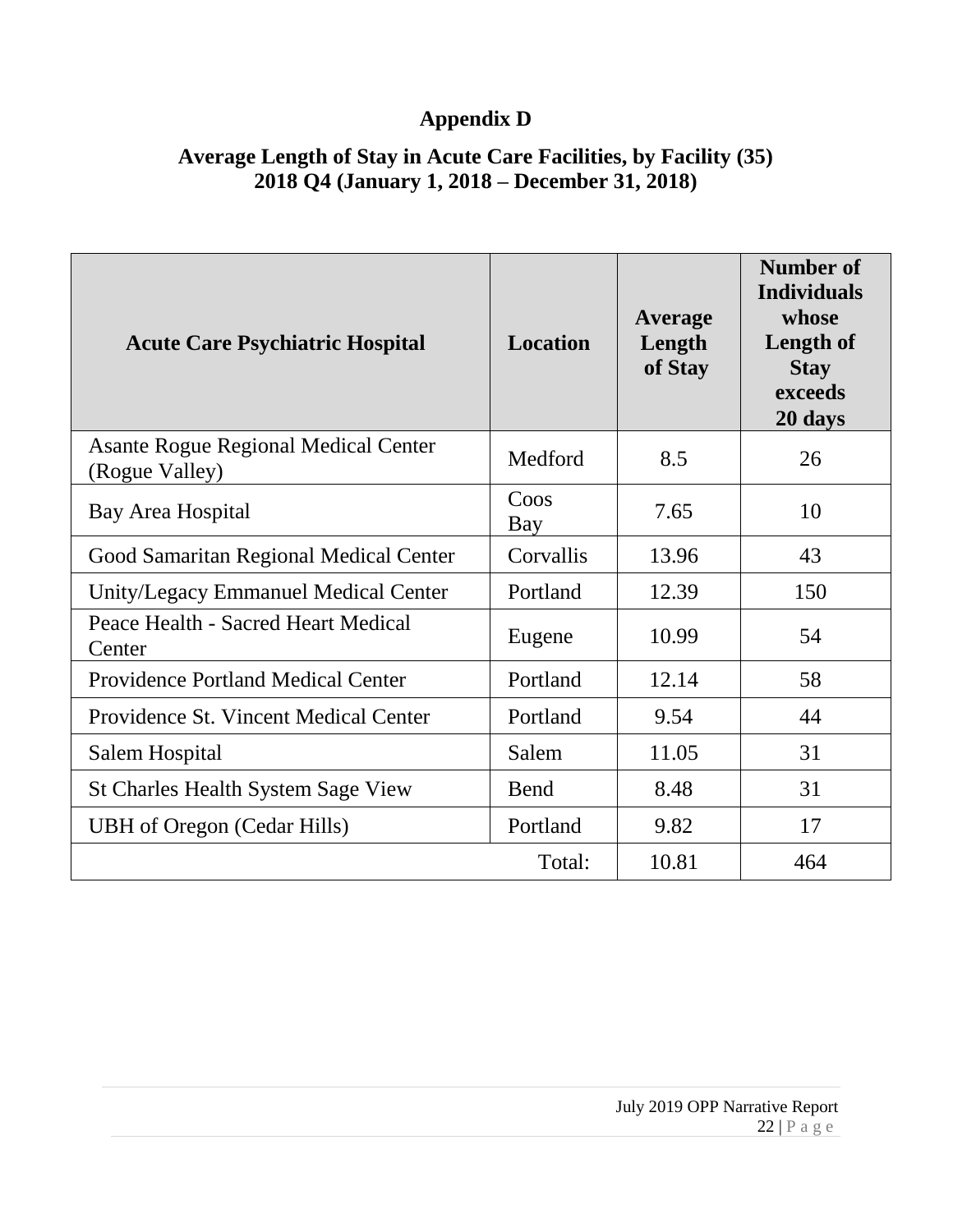# **Appendix E**

|                                          | 2+ Readmissions    |
|------------------------------------------|--------------------|
| Coordinated Care Organization            | within a Six Month |
|                                          | Period             |
| <b>Advanced Health</b>                   | 15                 |
| AllCare CCO Inc                          | 19                 |
| Cascade Health Alliance LLC              | 3                  |
| Columbia Pacific CCO LLC                 | 6                  |
| Eastern Oregon CCO LLC                   | 8                  |
| FamilyCare CCO                           | 13                 |
| <b>Health Share of Oregon</b>            | 252                |
| <b>Intercommunity Health Network</b>     | 25                 |
| <b>Jackson Care Connect</b>              | 16                 |
| <b>PacificSource Community Solutions</b> | 7                  |
| Gorge                                    |                    |
| PacificSource Community Solutions Inc    | 31                 |
| Primary Health Josephine County CCO      | $\overline{2}$     |
| <b>Trillium Community Health Plan</b>    | 71                 |
| Umpqua Health Alliance DCIPA             | 15                 |
| Willamette Valley Community Health       | 36                 |
| <b>Yamhill Community Care</b>            | 7                  |
| Fee-for-Service                          | 191                |
| Total:                                   | 717                |

# **Count of Individuals with 2+ Readmissions to ED in 6 Months (40a) 2018 Q4 (January 1, 2018 – December 31, 2018)**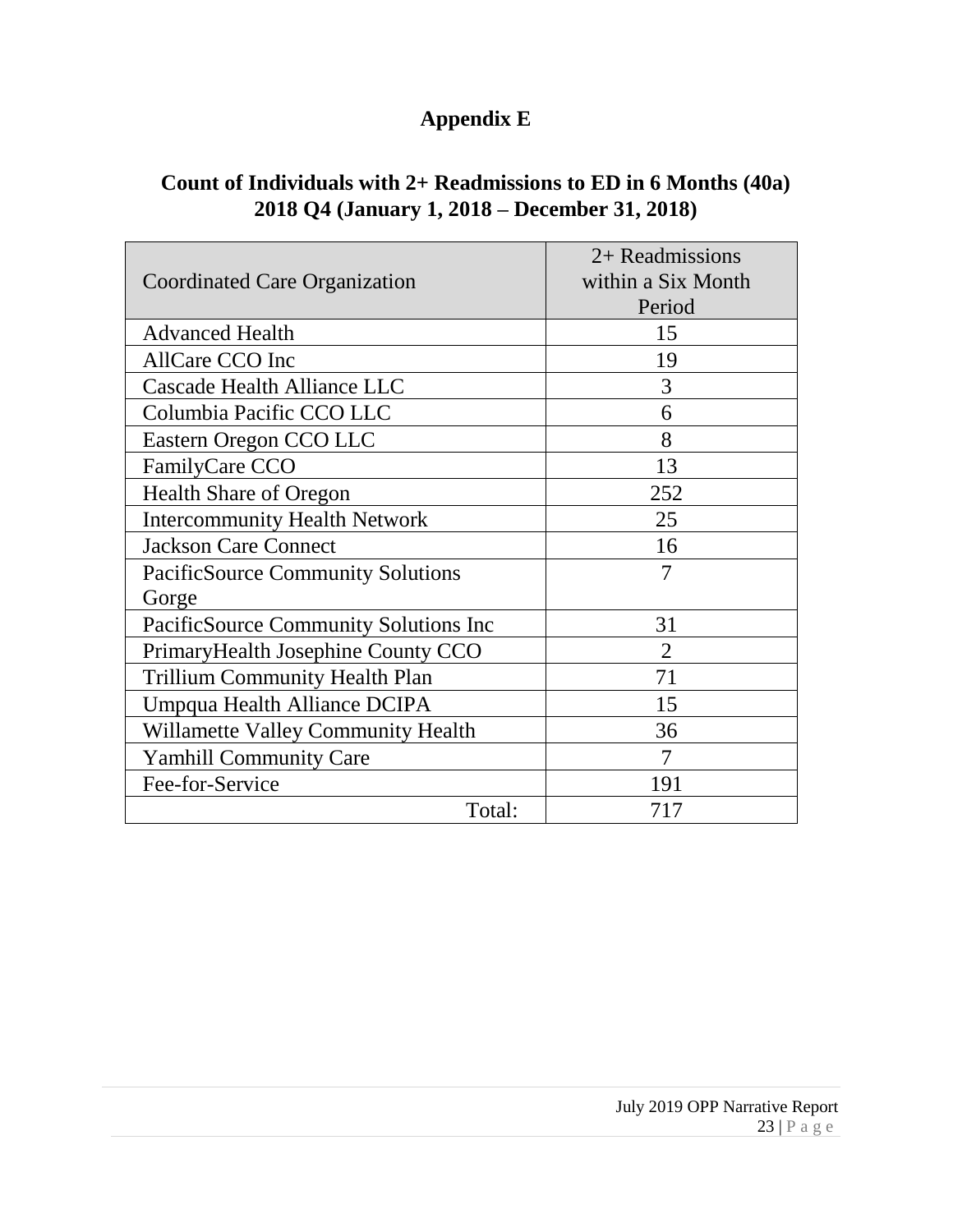# **Appendix F**

#### **Secure Residential Treatment Facility Discharge Disposition Quarter 4: October 1, 2018 – December 31, 2018**

| <b>Disposition</b>        | <b>Count</b> |
|---------------------------|--------------|
| Acute psychiatric         |              |
| hospital                  |              |
| <b>AFH</b>                | 2            |
| <b>AMA</b>                |              |
| Homeless                  |              |
| Independent living        |              |
| Jail                      |              |
| <b>RTF</b>                |              |
| <b>RTH</b>                | 2            |
| <b>State Hospital</b>     |              |
| <b>Supported Housing</b>  |              |
| <b>Supportive Housing</b> |              |
| <b>Grand Total</b>        |              |

NOTE: This contains data from the fourth quarter only.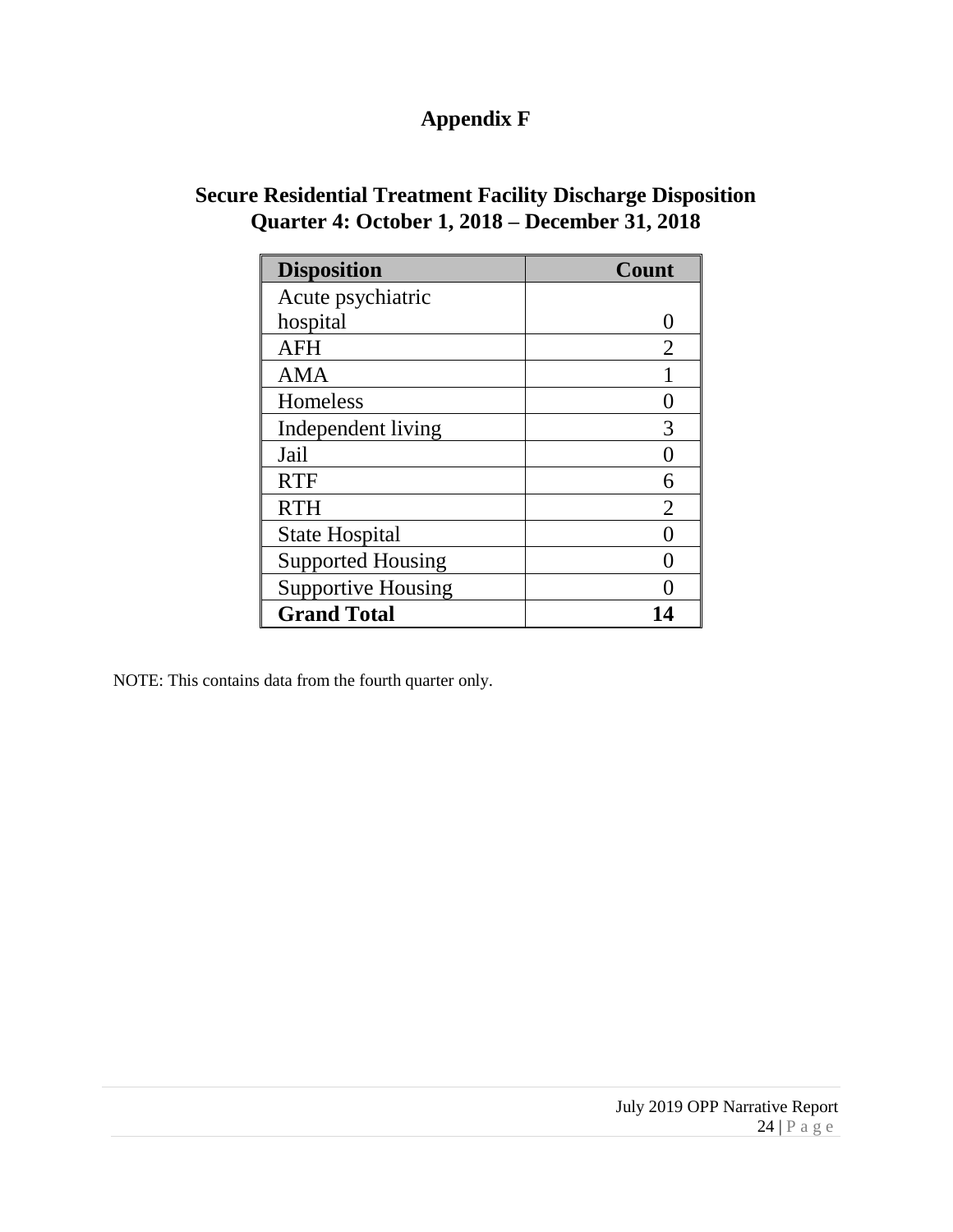| <b>Metric</b><br><b>Category</b> | <b>Metric</b><br><b>Number</b> |                                                                                                       | <b>Performance Outcome</b>                                                                                                                                                                    | <b>Baseline</b><br>2015 | <b>Target</b><br>Year 1<br>6/30/201 | <b>Target</b><br><b>Year 2</b><br>06/30/18 06/30/19 | <b>Target</b><br>Year 3 | <b>Quarter</b><br><b>Ending</b><br>Sept 30<br>of each FY | <b>Quarter</b><br><b>Ending</b><br><b>Dec 31</b><br>of each FY | <b>Quarter</b><br><b>Ending</b><br><b>March 31</b><br>of each FY | <b>Quarter</b><br><b>Ending</b><br><b>June 30</b><br>of each FY |
|----------------------------------|--------------------------------|-------------------------------------------------------------------------------------------------------|-----------------------------------------------------------------------------------------------------------------------------------------------------------------------------------------------|-------------------------|-------------------------------------|-----------------------------------------------------|-------------------------|----------------------------------------------------------|----------------------------------------------------------------|------------------------------------------------------------------|-----------------------------------------------------------------|
| $ACT*$                           | 1a                             | OHA will increase the number of individuals with                                                      | 1,050 individuals will be served by the end of year one (June 30, 2017).                                                                                                                      | 815                     | 1.050                               |                                                     |                         | 1,098                                                    | 1,120                                                          | 1.140                                                            | 1,170                                                           |
|                                  | 1 <sub>b</sub>                 | SPMI served by ACT teams.                                                                             | 2,000 individuals will be served by the end of year two (June 30, 2018).                                                                                                                      |                         |                                     | 2,000                                               |                         | 1,280                                                    | 1,260                                                          | 1,226                                                            | 1,248                                                           |
|                                  | 1c                             |                                                                                                       | # of individuals served by ACT Teams                                                                                                                                                          |                         |                                     |                                                     | 2,000                   | 1,288                                                    | 1,297                                                          |                                                                  |                                                                 |
| <b>Crisis</b>                    | 7a                             | OHA will increase the number of individuals with<br>mobile crisis services, as follows:               | During year one (July 1, 2016 to June 30, 2017), 3,500 people will be<br>served by mobile crisis.                                                                                             | 3,150                   | 3,500                               |                                                     |                         | 3,587                                                    | 3,472                                                          | 3,564                                                            | 3,832                                                           |
|                                  | 7 <sub>b</sub>                 |                                                                                                       | During year two (July 1, 2017 to June 30, 2018), 3,700 people will be<br>served by mobile crisis.                                                                                             |                         |                                     | 3,700                                               |                         | 4,208                                                    | 5,027                                                          | 6,983                                                            | 7,270                                                           |
|                                  | 7c                             |                                                                                                       | # of individuals served by Mobile Crisis                                                                                                                                                      |                         |                                     |                                                     | 3,700                   | 8,134                                                    | 8,633                                                          |                                                                  |                                                                 |
| Crisis*                          | <b>8c</b>                      | OHA will track and report the number of<br>individuals receiving a mobile crisis contact.             | By the end of year two (June 30, 2018), Oregon will report the number of<br>individuals whose dispositions after contact with mobile crisis result in:                                        |                         |                                     |                                                     |                         |                                                          |                                                                |                                                                  |                                                                 |
|                                  |                                |                                                                                                       | stabilization in a community setting rather than arrest (FY2)                                                                                                                                 |                         |                                     |                                                     |                         | n/a                                                      | 2,401                                                          | 2,041                                                            | 2,021                                                           |
|                                  |                                |                                                                                                       | presentation to an emergency department (FY2)                                                                                                                                                 |                         |                                     |                                                     |                         | n/a                                                      | 349                                                            | 270                                                              | 454                                                             |
|                                  |                                |                                                                                                       | admission to an acute care psychiatric facility (FY2)                                                                                                                                         |                         |                                     |                                                     |                         | n/a                                                      | 169                                                            | 205                                                              | 105                                                             |
|                                  |                                |                                                                                                       | stabilization in a community setting rather than arrest (FY3)                                                                                                                                 |                         |                                     |                                                     |                         | 2,498                                                    | 2,232                                                          |                                                                  |                                                                 |
|                                  |                                |                                                                                                       | presentation to an emergency department (FY3)                                                                                                                                                 |                         |                                     |                                                     |                         | 414                                                      | 458                                                            |                                                                  |                                                                 |
|                                  |                                |                                                                                                       | admission to an acute care psychiatric facility (FY3)                                                                                                                                         |                         |                                     |                                                     |                         | 124                                                      | 97                                                             |                                                                  |                                                                 |
| $SH^*$                           | 14a                            | OHA's housing efforts will include an increase in<br>the number of individuals with SPMI in supported | In year one (July 1, 2016 to June 30, 2017), at least 835 individuals will<br>live in supported housing.                                                                                      | 442                     | 835                                 |                                                     |                         | 767                                                      | 834                                                            | 876                                                              | 966                                                             |
|                                  | 14 <sub>b</sub>                | housing, as follows:                                                                                  | In year two (July 1, 2017 to June 30, 2018), at least 1,355 individuals will<br>live in supported housing.                                                                                    |                         |                                     | 1,355                                               |                         | 1,008                                                    | 1,002                                                          | 1,026                                                            | 1,036                                                           |
|                                  | 14c                            |                                                                                                       | In year three (July 1, 2018 to June 30, 2019), at least $2,000$ individuals<br>will live in supported housing.                                                                                |                         |                                     |                                                     | 2000                    | 1,021                                                    | 1,073                                                          |                                                                  |                                                                 |
| <b>PDS</b>                       | <b>16a</b>                     | services, as follows:                                                                                 | OHA will increase the availability of peer-delivered By the end of year one (June 30, 2017), OHA will increase the number of<br>individuals who are receiving peer-delivered services by 20%. | 2,156                   | 2,587                               |                                                     |                         | 2,434                                                    | 2,461                                                          | 2,538                                                            | 2,880                                                           |
|                                  | <b>16b</b>                     |                                                                                                       | By the end of year two (June 30, 2018), OHA will increase the number of<br>individuals who are receiving peer-delivered services by an additional                                             |                         |                                     | 3,456                                               |                         | 3,022                                                    | 3,289                                                          | 3,522                                                            | 3,775                                                           |
|                                  | <b>16c</b>                     |                                                                                                       | # of individuals receiving peer-delivered services                                                                                                                                            |                         |                                     |                                                     | 3,456                   | 3,895                                                    | 3,975                                                          |                                                                  |                                                                 |

\* Quarterly data for metrics marked with a "\*" reflect 3 months of data for a given quarter. Quarterly data for other metrics are based on the past year's worth of data, reported on a rolling basis through the end of a giv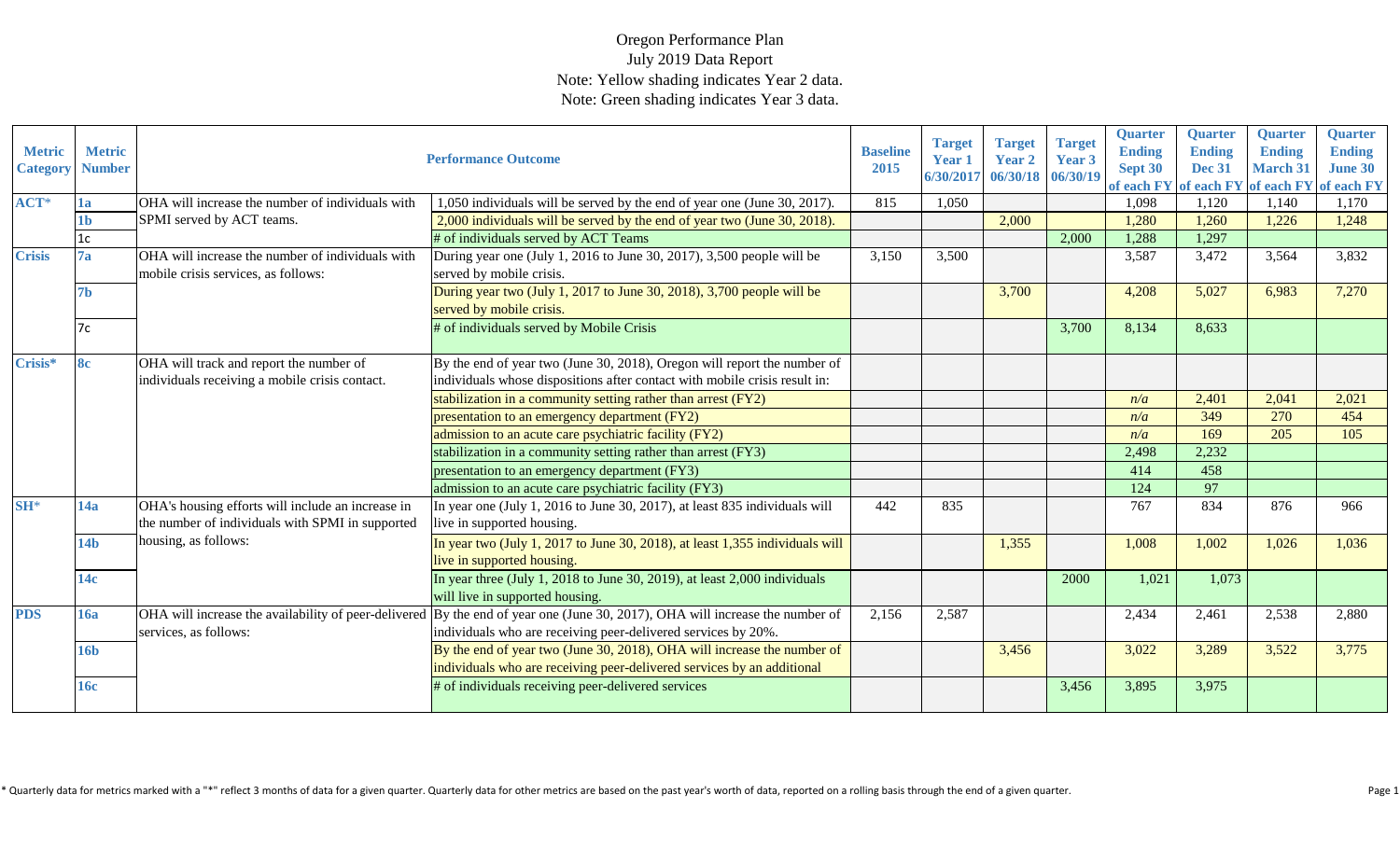| <b>Metric</b><br><b>Category</b> | <b>Metric</b><br><b>Number</b> |                                                                                                               | <b>Performance Outcome</b>                                                                                                                                                                                                 | <b>Baseline</b><br>2015                     | <b>Target</b><br><b>Year 1</b><br>6/30/2017 | <b>Target</b><br><b>Year 2</b><br>06/30/18 06/30/19 | <b>Target</b><br>Year 3 | <b>Quarter</b><br><b>Ending</b><br>Sept 30<br>of each FY | <b>Quarter</b><br><b>Ending</b><br><b>Dec 31</b> | <b>Quarter</b><br><b>Ending</b><br><b>March 31</b> | Quarter<br><b>Ending</b><br><b>June 30</b><br>of each FY of each FY of each FY |
|----------------------------------|--------------------------------|---------------------------------------------------------------------------------------------------------------|----------------------------------------------------------------------------------------------------------------------------------------------------------------------------------------------------------------------------|---------------------------------------------|---------------------------------------------|-----------------------------------------------------|-------------------------|----------------------------------------------------------|--------------------------------------------------|----------------------------------------------------|--------------------------------------------------------------------------------|
| <b>OSH</b>                       | 20a                            | Discharge from OSH will occur as soon as an<br>individual is ready to return to the community, as<br>follows: | By the end of year one (June 30, 2017), 75% of individuals who are Ready<br>to Place/Ready to Transition will be discharged within 30 calendar days of<br>placement on that list.                                          | 51.7%                                       | 75.0%                                       |                                                     |                         | 55.4%                                                    | 59.6%                                            | 61.6%                                              | 61.3%                                                                          |
|                                  | 20 <sub>b</sub>                |                                                                                                               | By the end of year two (June 30, 2018), 85% of individuals who are<br>Ready to Place/Ready to Transition will be discharged within 25 calendar<br>days of placement on that list.                                          | 41.6%                                       | n/a                                         | 85.0%                                               |                         | 53.9%                                                    | 49.0%                                            | 47.1%                                              | 48.4%                                                                          |
|                                  | 20c                            |                                                                                                               | By the end of year three (June 30, 2019), 90% of individuals who are<br>Ready to Place/Ready to Transition will be discharged within 20 calendar<br>days of placement on that list.                                        | 30.1%                                       |                                             |                                                     | 90.0%                   | 45.3%                                                    | 46.4%                                            |                                                    |                                                                                |
|                                  | 20e                            |                                                                                                               | OSH will track and report discharges that are extended to and occur on the<br>business day following a weekend day or holiday. (FY1)                                                                                       | <b>Baseline</b><br><b>Not</b><br>Applicable | Measure<br>without<br>Target                |                                                     |                         | $\Omega$                                                 |                                                  |                                                    |                                                                                |
|                                  |                                |                                                                                                               | OSH will track and report discharges that are extended to and occur on the<br>business day following a weekend day or holiday. (FY2)                                                                                       |                                             |                                             |                                                     |                         | 5                                                        | $\overline{2}$                                   | 3                                                  |                                                                                |
|                                  |                                |                                                                                                               | OSH will track and report discharges that are extended to and occur on the<br>business day following a weekend day or holiday. (FY3)                                                                                       |                                             |                                             |                                                     |                         |                                                          |                                                  |                                                    |                                                                                |
| <b>OSH</b>                       | 24                             |                                                                                                               | At the end of year one (June 30, 2017), OSH will discharge 90% of<br>individuals within 120 days of admission. (FY1)                                                                                                       | 37.8%                                       | 90.0%                                       |                                                     |                         | 41.5%                                                    | 41.7%                                            | 46.4%                                              | 46.9%                                                                          |
|                                  |                                |                                                                                                               | At the end of year one (June 30, 2017), OSH will discharge 90% of<br>individuals within 120 days of admission. (FY2)                                                                                                       |                                             |                                             | 90.0%                                               |                         | 46.5%                                                    | 47.8%                                            | 48.6%                                              | 54.1%                                                                          |
|                                  |                                |                                                                                                               | The percentage of individuals discharged withing 120 days of admission                                                                                                                                                     |                                             |                                             |                                                     | 90.0%                   | 58.0%                                                    | 60.4%                                            |                                                    |                                                                                |
| <b>ACUTE*</b> 29a                |                                |                                                                                                               | By the end of year one, (June 30, 2017), 60% of individuals discharged<br>from an acute care psychiatric facility will receive a warm handoff to a<br>community case manager, peer bridger, or other community provider.   | <b>Baseline</b><br>Not<br>Applicable        | 60%                                         |                                                     |                         |                                                          | Not Available                                    |                                                    |                                                                                |
|                                  | 29 <sub>b</sub>                |                                                                                                               | By the end of year two, (June 30, 2018), 75% of individuals discharged<br>from an acute care psychiatric facility will receive a warm handoff to a<br>community case manager, peer bridger, or other community provider.   |                                             |                                             | 75.0%                                               |                         | 21.4%                                                    | 27.7%                                            | 29.6%                                              | 27.7%                                                                          |
|                                  | 29c                            |                                                                                                               | By the end of year three, (June 30, 2019), 85% of individuals discharged<br>from an acute care psychiatric facility will receive a warm handoff to a<br>community case manager, peer bridger, or other community provider. |                                             |                                             |                                                     | 85.0%                   | 26.0%                                                    | 30.0%                                            |                                                    |                                                                                |

\* Quarterly data for metrics marked with a "\*" reflect 3 months of data for a given quarter. Quarterly data for other metrics are based on the past year's worth of data, reported on a rolling basis through the end of a giv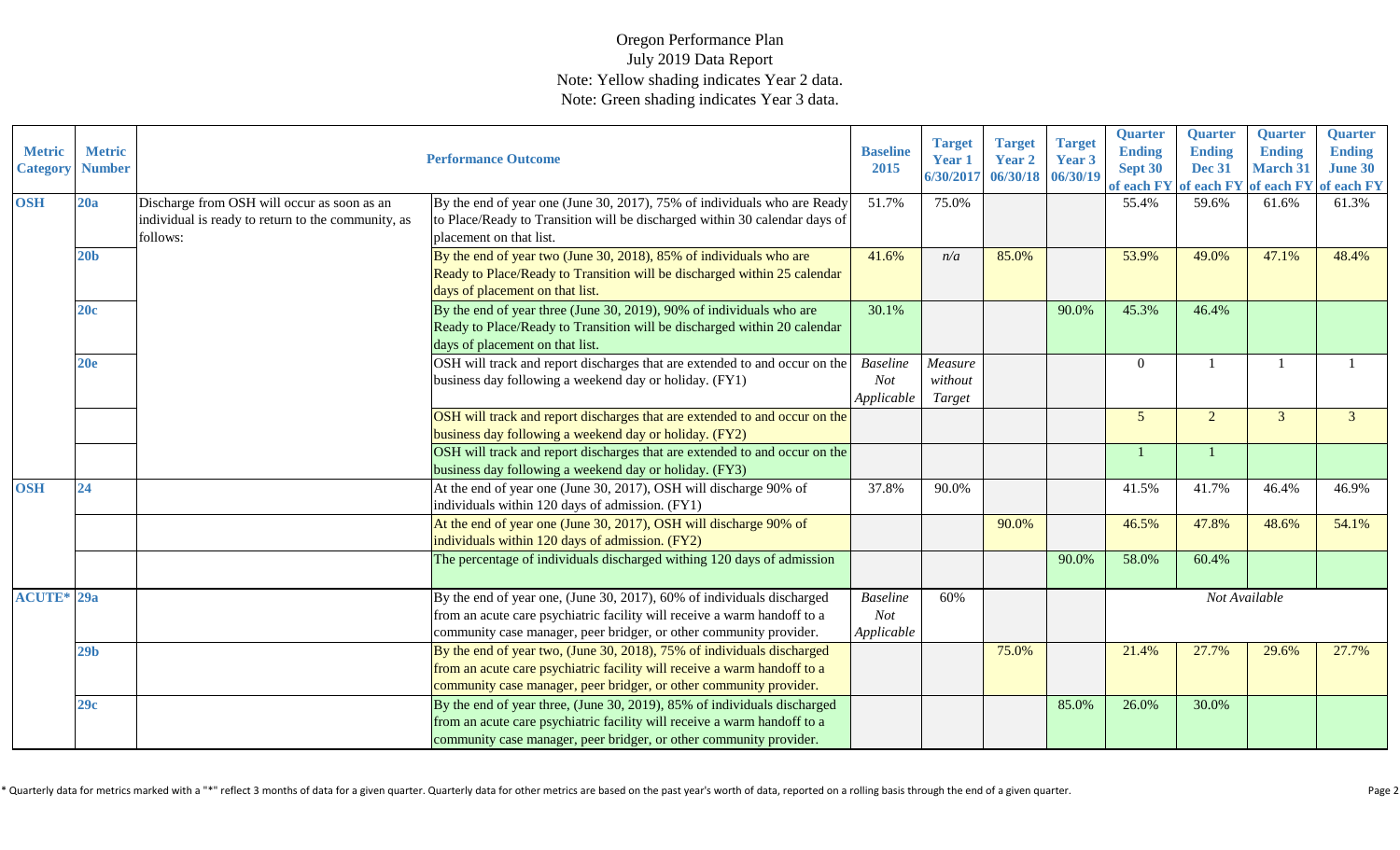| <b>Metric</b><br><b>Category</b> | <b>Metric</b><br><b>Number</b> | <b>Performance Outcome</b>                                                                                                                                                             | <b>Baseline</b><br>2015 | <b>Target</b><br><b>Year 1</b><br>6/30/2017 | <b>Target</b><br><b>Year 2</b><br>06/30/18 06/30/19 | <b>Target</b><br><b>Year 3</b>      | <b>Quarter</b><br><b>Ending</b><br>Sept 30<br>of each FY | <b>Quarter</b><br><b>Ending</b><br><b>Dec 31</b> | <b>Quarter</b><br><b>Ending</b><br><b>March 31</b> | <b>Quarter</b><br><b>Ending</b><br><b>June 30</b><br>of each FY of each FY of each FY |
|----------------------------------|--------------------------------|----------------------------------------------------------------------------------------------------------------------------------------------------------------------------------------|-------------------------|---------------------------------------------|-----------------------------------------------------|-------------------------------------|----------------------------------------------------------|--------------------------------------------------|----------------------------------------------------|---------------------------------------------------------------------------------------|
| <b>ACUTE</b> 30                  |                                | OHA will continue to require that individuals receive a follow up visit<br>with a community mental health provider within 7 days of discharge, and<br>OHA will report this data. (FY1) | 79.4%                   | Measure<br>without<br>Target                |                                                     |                                     | 71.5%                                                    | 72.0%                                            | 73.0%                                              | 74.20%                                                                                |
|                                  |                                | OHA will continue to require that individuals receive a follow up visit<br>with a community mental health provider within 7 days of discharge, and<br>OHA will report this data. (FY2) |                         |                                             | <b>Measure</b><br>without<br><b>Target</b>          |                                     | 75.7%                                                    | 77.8%                                            | 77.2%                                              | 76.7%                                                                                 |
|                                  |                                | % of individuals receiving a follow up visit with community mental health<br>provider within 7 days of discharge.                                                                      |                         |                                             |                                                     | Measure<br>without<br>Target        | 75.7%                                                    | 74.1%                                            |                                                    |                                                                                       |
| <b>ACUTE</b> 31a                 |                                | OHA will monitor and report the 30 day rates of readmission, by acute<br>care psychiatric facility. (FY1)                                                                              | 9.2%                    | Measure<br>without<br>Target                |                                                     |                                     | 10.9%                                                    | 11.1%                                            | 10.3%                                              | 10.60%                                                                                |
|                                  |                                | OHA will monitor and report the 30 day rates of readmission, by acute<br>care psychiatric facility. (FY2)                                                                              |                         |                                             | Measure<br>without<br><b>Target</b>                 |                                     | 11.0%                                                    | 10.8%                                            | 11.8%                                              | 12.2%                                                                                 |
|                                  |                                | 30 day rates of readmission.                                                                                                                                                           |                         |                                             |                                                     | Measure<br>without<br>Target        | 12.0%                                                    | 11.6%                                            |                                                    |                                                                                       |
|                                  |                                | OHA will monitor and report the 180 day rates of readmission, by acute<br>care psychiatric facility. (FY1)                                                                             | 21.3%                   | Measure<br>without<br>Target                |                                                     |                                     | 22.6%                                                    | 22.6%                                            | 22.7%                                              | 22.80%                                                                                |
|                                  |                                | OHA will monitor and report the 180 day rates of readmission, by acute<br>care psychiatric facility. (FY2)                                                                             |                         |                                             | Measure<br>without<br><b>Target</b>                 |                                     | 23.8%                                                    | 22.9%                                            | 23.4%                                              | 24.0%                                                                                 |
|                                  |                                | 180 day rates of readmission.                                                                                                                                                          |                         |                                             |                                                     | Measure<br>without<br><b>Target</b> | 23.5%                                                    | 23.5%                                            |                                                    |                                                                                       |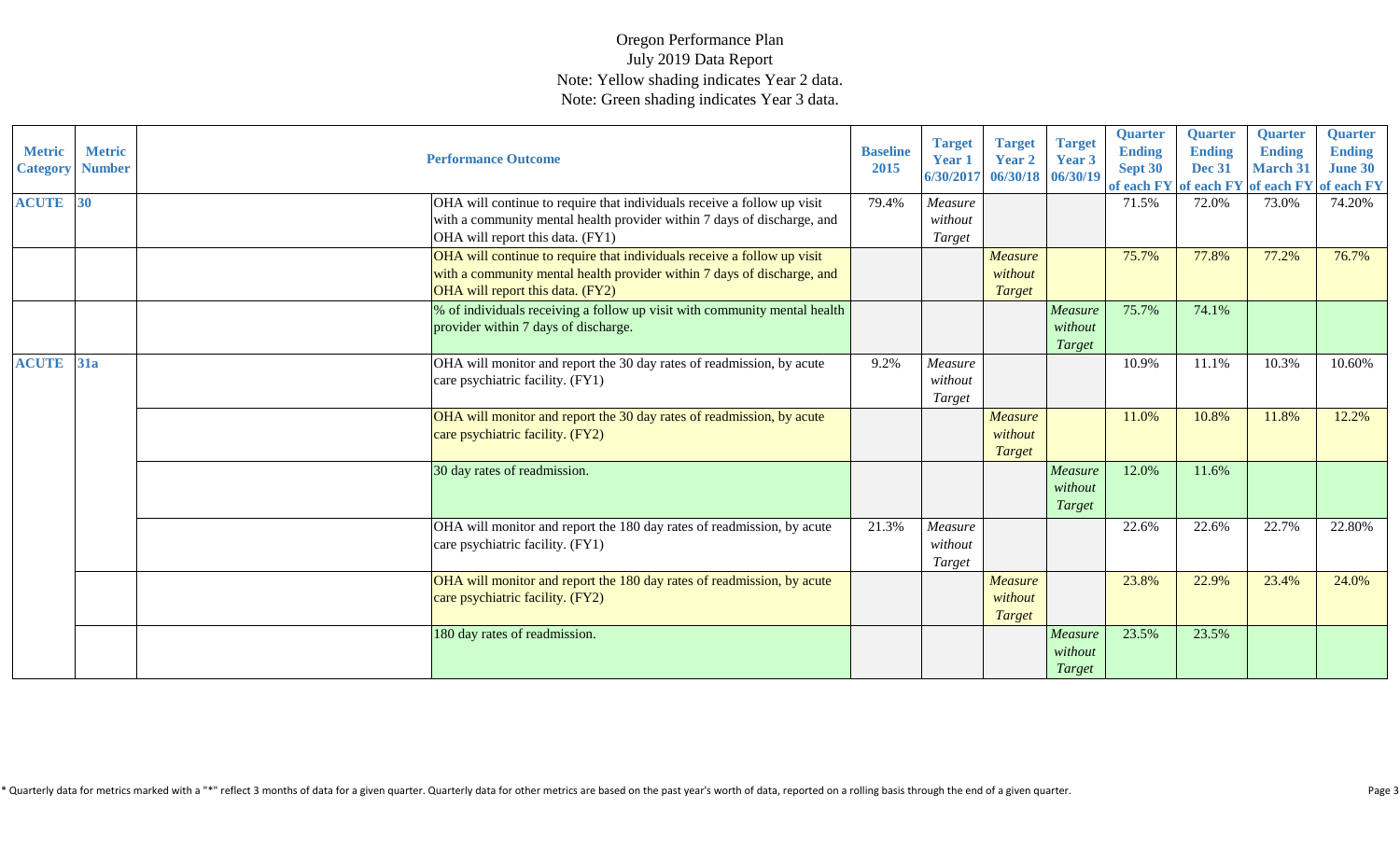| <b>Metric</b><br><b>Category</b> | <b>Metric</b><br><b>Number</b> | <b>Performance Outcome</b>                                                                                                       | <b>Baseline</b><br>2015                     | <b>Target</b><br><b>Year 1</b><br>6/30/2017 | <b>Target</b><br><b>Year 2</b><br>06/30/18 06/30/19 | <b>Target</b><br>Year 3        | <b>Quarter</b><br><b>Ending</b><br>Sept 30<br>of each FY of each FY of each FY of each FY | <b>Quarter</b><br><b>Ending</b><br><b>Dec 31</b> | <b>Quarter</b><br><b>Ending</b><br><b>March 31</b> | Quarter<br><b>Ending</b><br><b>June 30</b> |
|----------------------------------|--------------------------------|----------------------------------------------------------------------------------------------------------------------------------|---------------------------------------------|---------------------------------------------|-----------------------------------------------------|--------------------------------|-------------------------------------------------------------------------------------------|--------------------------------------------------|----------------------------------------------------|--------------------------------------------|
| <b>ACUTE</b>                     | 31b<br>32                      | Two or more readmissions to acute care psychiatric hospital in a six month<br>period. (FY1)                                      | <b>Baseline</b><br><b>Not</b><br>Applicable | Data for<br>Process<br>Measure              |                                                     |                                | n/a                                                                                       | 346                                              | 280                                                | 284                                        |
|                                  |                                | Two or more readmissions to acute care psychiatric hospital in a six month<br>period. (FY2)                                      |                                             |                                             | Data for<br>Process<br><b>Measure</b>               |                                | 305                                                                                       | 314                                              | 291                                                | 302                                        |
|                                  |                                | Two or more readmissions to acute care psychiatric hospital in a six month<br>period. (FY3)                                      |                                             |                                             |                                                     | Data for<br>Process<br>Measure | 315                                                                                       | 302                                              |                                                    |                                            |
| <b>ACUTE</b>                     | 35                             | OHA will measure the average length of stay of individuals with SPMI in<br>acute care psychiatric facilities, by hospital. (FY1) | 8.9                                         | Measure<br>without<br>Target                |                                                     |                                | 9.6                                                                                       | 9.6                                              | 11.0                                               | 11.24                                      |
|                                  |                                | OHA will measure the average length of stay of individuals with SPMI in<br>acute care psychiatric facilities, by hospital. (FY2) | n/a                                         | n/a                                         | <b>Measure</b><br>without<br><b>Target</b>          |                                | 11.5                                                                                      | 11.4                                             | 11.2                                               | 11.16                                      |
|                                  |                                | OHA will measure the average length of stay of individuals with SPMI in<br>acute care psychiatric facilities, by hospital. (FY3) |                                             |                                             |                                                     | Measure<br>without<br>Target   | 10.8                                                                                      | 10.8                                             |                                                    |                                            |
|                                  | 35                             | OHA will also report the number of individuals with SPMI in each facility<br>whose length of stay exceeds 20 days. (FY1)         | 385                                         | Measure<br>without<br>Target                |                                                     |                                | 435                                                                                       | 423                                              | 459                                                | 475                                        |
|                                  |                                | OHA will also report the number of individuals with SPMI in each facility<br>whose length of stay exceeds 20 days. (FY2)         |                                             |                                             | Measure<br>without<br><b>Target</b>                 |                                | 534                                                                                       | 529                                              | 509                                                | 518                                        |
|                                  |                                | OHA will also report the number of individuals with SPMI in each facility<br>whose length of stay exceeds 20 days. (FY3)         |                                             |                                             |                                                     | Measure<br>without<br>Target   | 470                                                                                       | 464                                              |                                                    |                                            |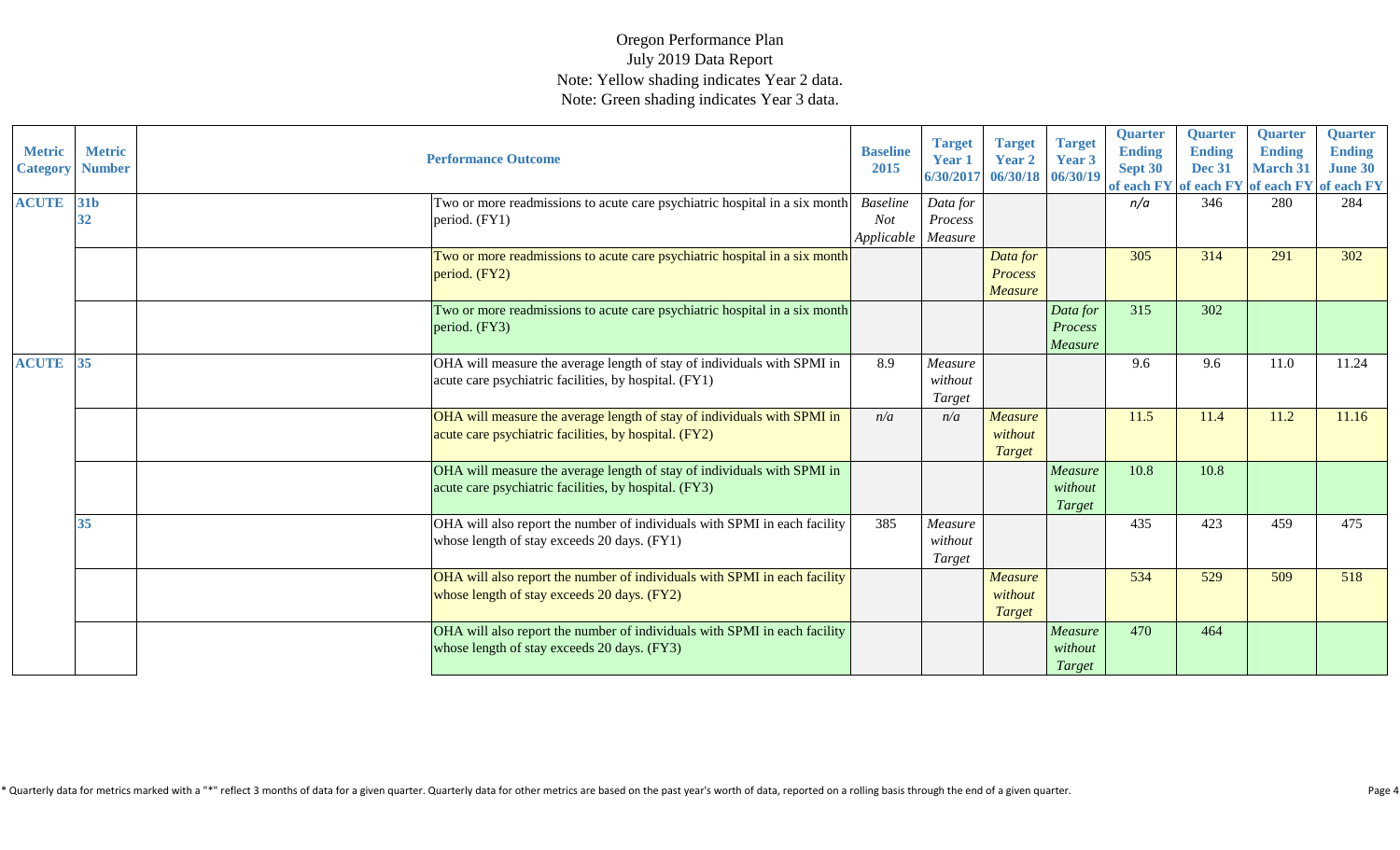| <b>Metric</b><br><b>Category</b> | <b>Metric</b><br><b>Number</b> |                                                                                                                                                                               | <b>Performance Outcome</b>                                                                                                                                                                                                                | <b>Baseline</b><br>2015 | <b>Target</b><br><b>Year 1</b> | <b>Target</b><br><b>Year 2</b><br>6/30/2017 06/30/18 06/30/19 | <b>Target</b><br>Year 3 | <b>Quarter</b><br><b>Ending</b><br>Sept 30 | <b>Quarter</b><br><b>Ending</b><br><b>Dec 31</b><br>of each FY of each FY of each FY of each FY | <b>Quarter</b><br><b>Ending</b><br><b>March 31</b> | <b>Quarter</b><br><b>Ending</b><br><b>June 30</b> |
|----------------------------------|--------------------------------|-------------------------------------------------------------------------------------------------------------------------------------------------------------------------------|-------------------------------------------------------------------------------------------------------------------------------------------------------------------------------------------------------------------------------------------|-------------------------|--------------------------------|---------------------------------------------------------------|-------------------------|--------------------------------------------|-------------------------------------------------------------------------------------------------|----------------------------------------------------|---------------------------------------------------|
| ED                               | <b>40a</b>                     | OHA will reduce recidivism to emergency                                                                                                                                       | OHA will monitor the number of individuals with SPMI with two or more                                                                                                                                                                     | 1,067                   | Measure                        |                                                               |                         | 924                                        | 919                                                                                             | 865                                                | 834                                               |
|                                  |                                | departments for the psychiatric purposes, by taking                                                                                                                           | readmissions to an emergency department for psychiatric reasons in a six                                                                                                                                                                  |                         | without                        |                                                               |                         |                                            |                                                                                                 |                                                    |                                                   |
|                                  |                                | the following steps:                                                                                                                                                          | month period, by CCO (previously stated by hospital). (FY1)                                                                                                                                                                               |                         | Target                         |                                                               |                         |                                            |                                                                                                 |                                                    |                                                   |
|                                  |                                |                                                                                                                                                                               | OHA will monitor the number of individuals with SPMI with two or more                                                                                                                                                                     |                         |                                | <b>Measure</b>                                                |                         | 828                                        | 935                                                                                             | 838                                                | 622                                               |
|                                  |                                |                                                                                                                                                                               | readmissions to an emergency department for psychiatric reasons in a six                                                                                                                                                                  |                         |                                | without                                                       |                         |                                            |                                                                                                 |                                                    |                                                   |
|                                  |                                |                                                                                                                                                                               | month period, by CCO (previously stated by hospital). (FY2)                                                                                                                                                                               |                         |                                | <b>Target</b>                                                 |                         |                                            |                                                                                                 |                                                    |                                                   |
|                                  |                                |                                                                                                                                                                               | OHA will monitor the number of individuals with SPMI with two or more                                                                                                                                                                     |                         |                                |                                                               | Measure                 | 765                                        | 717                                                                                             |                                                    |                                                   |
|                                  |                                |                                                                                                                                                                               | readmissions to an emergency department for psychiatric reasons in a six                                                                                                                                                                  |                         |                                |                                                               | without                 |                                            |                                                                                                 |                                                    |                                                   |
|                                  |                                |                                                                                                                                                                               | month period, by CCO (previously stated by hospital). (FY3)                                                                                                                                                                               |                         |                                |                                                               | <b>Target</b>           |                                            |                                                                                                 |                                                    |                                                   |
| <b>ED</b>                        | 41a                            | OHA will reduce the rate of visits to general<br>emergency departments by individuals with SPMI                                                                               | By the end of year one (June 30, 2017), there will be a 10% reduction<br>from the baseline.                                                                                                                                               | 1.5                     | 1.4                            |                                                               |                         | 2.0                                        | 2.1                                                                                             | 2.0                                                | 2.0                                               |
|                                  | 41 <sub>b</sub>                | for mental health reasons, as follows:                                                                                                                                        | By the end of year two (June 30, 2018), there will be a $20\%$ reduction                                                                                                                                                                  |                         |                                | 1.2                                                           |                         | 1.97                                       | 1.9                                                                                             | 1.82                                               | 1.79                                              |
|                                  |                                | (excludes Unity)                                                                                                                                                              | from the baseline.                                                                                                                                                                                                                        |                         |                                |                                                               |                         |                                            |                                                                                                 |                                                    |                                                   |
|                                  | 41c                            |                                                                                                                                                                               | *Rate of visits to general emergency departments                                                                                                                                                                                          |                         |                                |                                                               | 1.2                     | 1.61                                       | 1.37                                                                                            |                                                    |                                                   |
| <b>ED</b>                        | 43                             | OHA is working with hospitals to determine a<br>strategy for collecting data regarding individuals<br>with SPMI who are in emergency departments for<br>longer than 23 hours. | OHA will begin reporting this information in July 2017, and will provide<br>data by quarter thereafter. OHA will report this information by region.<br>OHA will pursue efforts to encourage reporting on a hospital-by-hospital<br>basis. |                         |                                |                                                               |                         | Not Available                              |                                                                                                 |                                                    |                                                   |
| SE*                              | 45a                            |                                                                                                                                                                               | The number of individuals with SPMI who receive supported employment                                                                                                                                                                      | <b>Baseline</b>         | Measure                        |                                                               |                         | 680                                        | 697                                                                                             | 628                                                | 757                                               |
|                                  |                                |                                                                                                                                                                               | services who are employed in competitive integrated employment                                                                                                                                                                            | <b>Not</b>              | without                        |                                                               |                         |                                            |                                                                                                 |                                                    |                                                   |
|                                  |                                |                                                                                                                                                                               | (FY1)                                                                                                                                                                                                                                     | Applicable              | Target                         |                                                               |                         |                                            |                                                                                                 |                                                    |                                                   |
|                                  |                                |                                                                                                                                                                               | The number of individuals with SPMI who receive supported employment                                                                                                                                                                      |                         |                                | Measure                                                       |                         | 749                                        | 756                                                                                             | 731                                                | 762                                               |
|                                  |                                |                                                                                                                                                                               | services who are employed in competitive integrated employment                                                                                                                                                                            |                         |                                | without                                                       |                         |                                            |                                                                                                 |                                                    |                                                   |
|                                  |                                |                                                                                                                                                                               | (FY2)                                                                                                                                                                                                                                     |                         |                                | Target                                                        |                         |                                            |                                                                                                 |                                                    |                                                   |
|                                  |                                |                                                                                                                                                                               | The number of individuals with SPMI who receive supported employment                                                                                                                                                                      |                         |                                |                                                               | Measure                 | 791                                        | 770                                                                                             |                                                    |                                                   |
|                                  |                                |                                                                                                                                                                               | services who are employed in competitive integrated employment                                                                                                                                                                            |                         |                                |                                                               | without                 |                                            |                                                                                                 |                                                    |                                                   |
|                                  |                                |                                                                                                                                                                               | (FY3)                                                                                                                                                                                                                                     |                         |                                |                                                               | Target                  |                                            |                                                                                                 |                                                    |                                                   |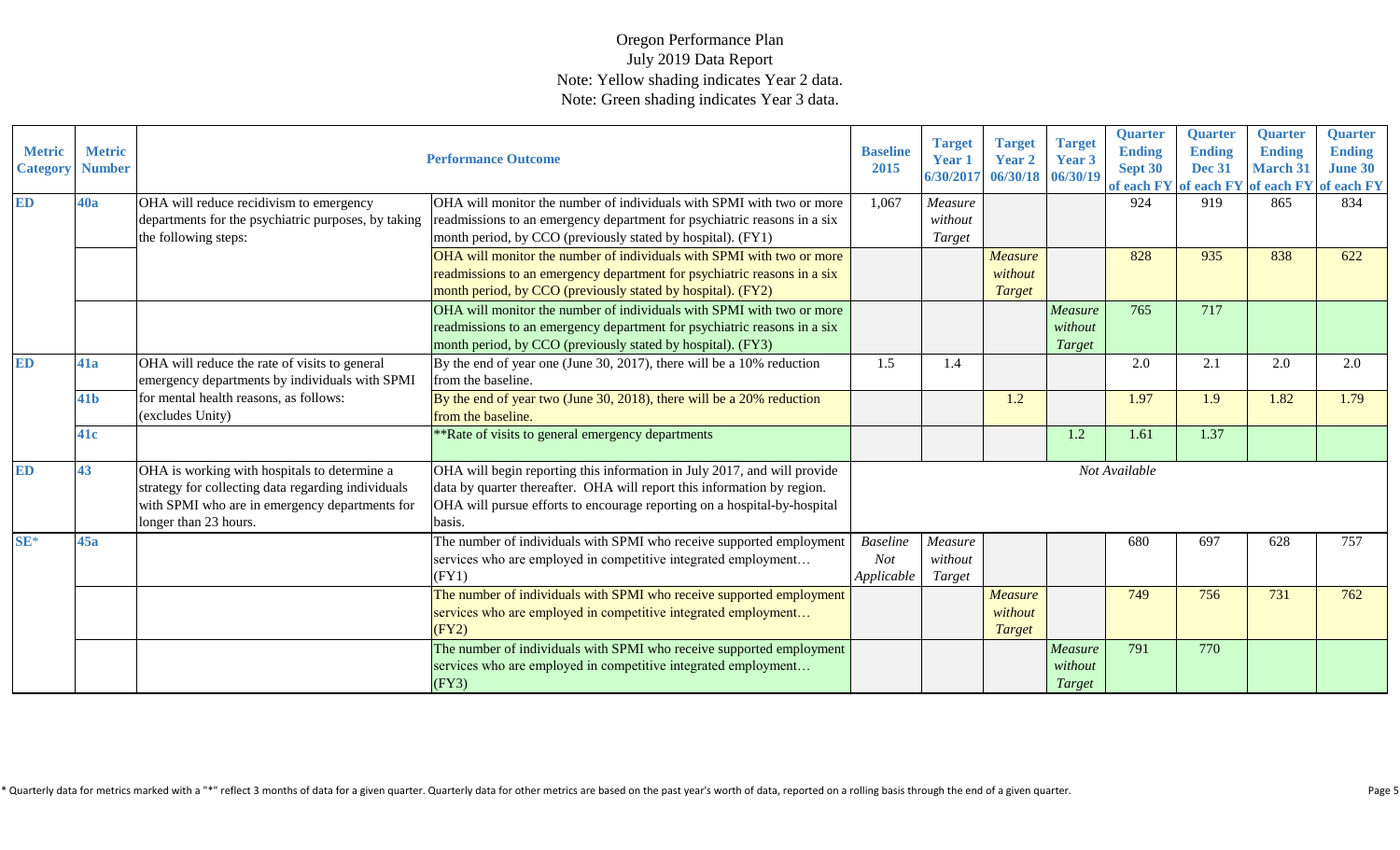| <b>Metric</b><br><b>Category</b> | <b>Metric</b><br><b>Number</b> |                                                                                                                                                       | <b>Performance Outcome</b>                                                                                                                                                                                                                                                           | <b>Baseline</b><br>2015       | <b>Target</b><br>Year 1<br>6/30/2017 | <b>Target</b><br>Year 2<br>06/30/18 06/30/19 | <b>Target</b><br>Year 3             | Quarter<br><b>Ending</b><br>Sept 30 | <b>Quarter</b><br><b>Ending</b><br><b>Dec 31</b> | <b>Quarter</b><br><b>Ending</b><br><b>March 31</b> | <b>Quarter</b><br><b>Ending</b><br><b>June 30</b><br>of each FY of each FY of each FY of each FY |
|----------------------------------|--------------------------------|-------------------------------------------------------------------------------------------------------------------------------------------------------|--------------------------------------------------------------------------------------------------------------------------------------------------------------------------------------------------------------------------------------------------------------------------------------|-------------------------------|--------------------------------------|----------------------------------------------|-------------------------------------|-------------------------------------|--------------------------------------------------|----------------------------------------------------|--------------------------------------------------------------------------------------------------|
| $SE*$                            | 45 <sub>b</sub>                |                                                                                                                                                       | The number of individuals with SPMI who no longer receive supported<br>employment services and are employed without currently receiving<br>supportive services from a supported employment specialist (but who may <i>Applicable</i><br>rely upon natural and other supports). (FY1) | <b>Baseline</b><br><b>Not</b> | Measure<br>without<br>Target         |                                              |                                     | 114                                 | 115                                              | 164                                                | 110                                                                                              |
|                                  |                                |                                                                                                                                                       | The number of individuals with SPMI who no longer receive supported<br>employment services and are employed without currently receiving<br>supportive services from a supported employment specialist (but who may<br>rely upon natural and other supports). (FY2)                   |                               |                                      | <b>Measure</b><br>without<br>Target          |                                     | 121                                 | 127                                              | 139                                                | 137                                                                                              |
|                                  |                                |                                                                                                                                                       | The number of individuals with SPMI who no longer receive supported<br>employment services and are employed without currently receiving<br>supportive services from a supported employment specialist (but who may<br>rely upon natural and other supports). (FY3)                   |                               |                                      |                                              | Measure<br>without<br><b>Target</b> | 123                                 | 128                                              |                                                    |                                                                                                  |
| <b>SRTF</b>                      | 49b(i)                         | committed individuals in secure residential                                                                                                           | OHA will seek to reduce the length of stay of civilly $\vert$ By the end of year one (June 30, 2017), there will be a 10% reduction<br>from the baseline. (Mean)                                                                                                                     | 638.0                         | 574.2                                |                                              |                                     | 409.1                               | 552.8                                            | 543.5                                              | 553                                                                                              |
|                                  | $49b$ (ii)                     | treatment facilities, as follows:                                                                                                                     | By the end of year two (June 30, 2018), there will be a 20% reduction<br>from the baseline.                                                                                                                                                                                          |                               |                                      | 510.2                                        |                                     | 449.7                               | 501.8                                            | 663.2                                              | 676.0                                                                                            |
|                                  |                                |                                                                                                                                                       | Length of stay of civilly committed individuals in secure residential<br>treatment (FY3)                                                                                                                                                                                             |                               |                                      |                                              | 510.2                               | 664.8                               | 673.6                                            |                                                    |                                                                                                  |
| <b>SRTF</b>                      | 49c                            | OHA will regularly report on the number of civilly<br>committed individuals in SRTFs, their lengths of<br>stay, and the number of individuals who are | Starting with year two of this Plan (July 1, 2017), OHA will collect data<br>identifying the type of, and the placement to which they are discharged.                                                                                                                                |                               |                                      |                                              |                                     | Not Available                       |                                                  |                                                    |                                                                                                  |